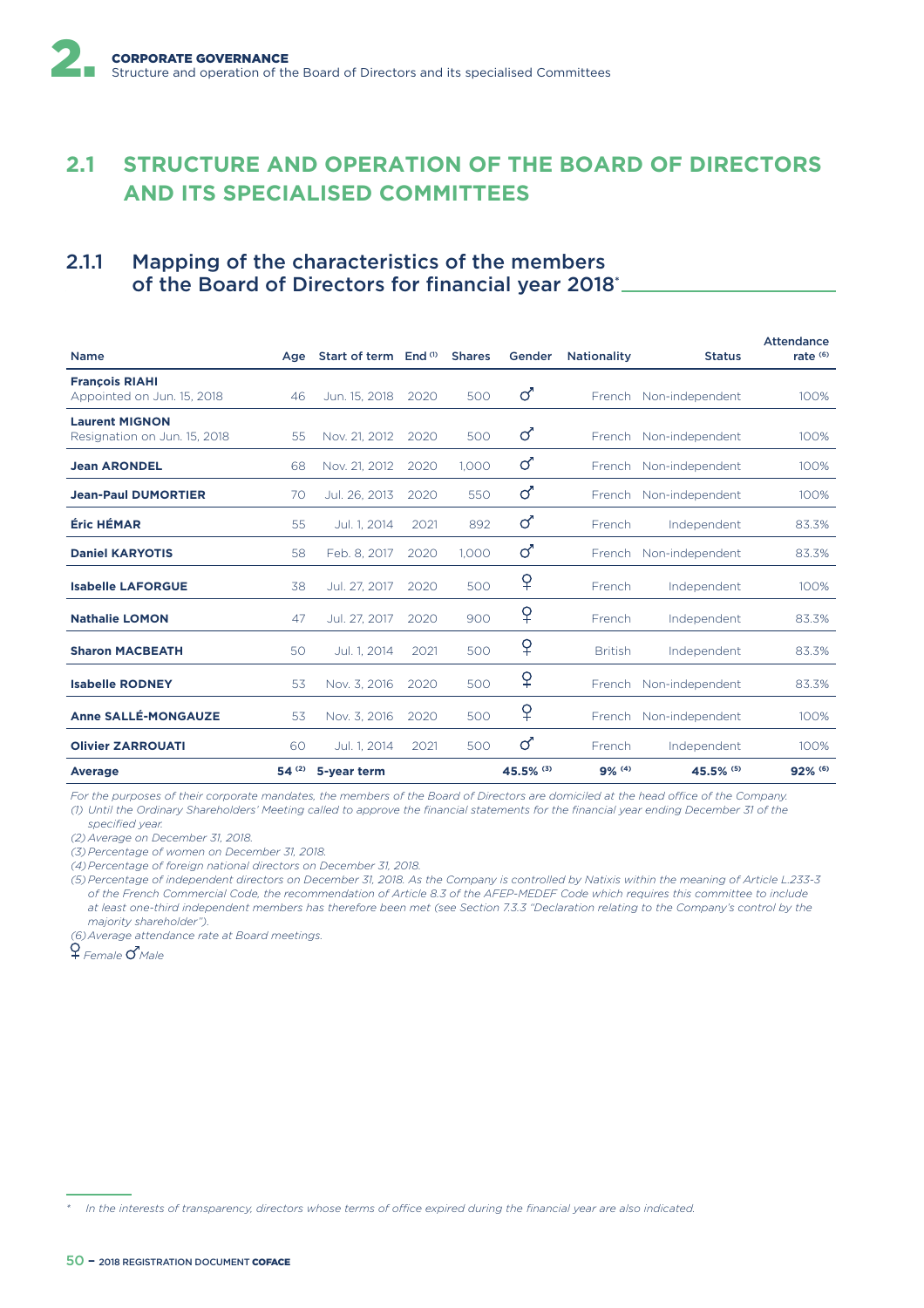# 2.1.2 Experience and terms of office of the members of the Board of Directors

The Board of Directors is composed of 11 members. Information relating to the members of the Board of Directors and notably their principle terms of office outside the Coface Group are described in the section below\*



# François RIAHI

Appointed on June 15, 2018 Chairman of the Board of Directors

since June 15, 2018

## **FRENCH NATIONALITY**

*Age: 46*

#### **ATTENDANCE RATE AT BOARD MEETINGS** *100%*

**ATTENDANCE RATE AT NOMINATIONS AND COMPENSATION COMMITTEE MEETINGS** *100%*

#### **EXPIRATION DATE OF THE TERM**

*Ordinary Shareholders' Meeting called to approve the financial statements for the financial year ended December 31, 2020*

#### **PRINCIPAL TERMS OF OFFICE AND DUTIES OUTSIDE THE COFACE GROUP**

#### **During financial year 2018**

- $\blacktriangleright$  Chief Executive Officer (CEO) of Natixis (1)
- Member of the Board of BPCE
- $\blacktriangleright$  Chairman of the Board of Directors of Natixis Payment Solutions
- X Chairman of the Board of Directors of Natixis Assurances
- $\blacktriangleright$  Chairman of the Board of Directors of Natixis Investment Managers
- Director of PJ Solomon, LP

#### **During the past five years and which are no longer held**

- Member of the Board and Chief Executive Officer (CEO) in charge of Finance, Strategy, Legal Affairs and Corporate Secretariat for the BPCE Supervisory Board
- X Member of the General Management Committee and Co-Head of Natixis Corporate & Investment Banking<sup>(1)</sup>
- X Member of the Executive Committee and Head of Corporate & Investment Banking's Asia Pacific Platform for Natixis
- X Permanent representative of BPCE: director of Crédit Foncier de France and director of CE Holding Promotion
- ▶ Permanent representative of Natixis (1): director of Natixis Coficiné
- $\triangleright$  Chairman of the Supervisory Board of Natixis Pfandbriefbank AG
- ▶ Director: Natixis Japan Securities Co Ltd, Natixis North America LLC, Natixis Assurances, Natixis Asia Ltd, Natixis Australia PTY Ltd

#### **CURRICULUM VITAE**

*Francois Riahi is Chief Executive Officer (CEO) of Natixis and a member of the BPCE Board. He is a graduate of the École centrale de Paris school of engineering, the Paris Institute of Political Science (Sciences Po) and the Stanford Executive Program, and is a former student of the École nationale d'administration (ENA). He began his career as an Inspecteur des Finances (auditor) at the Inspection Générale des Finances. In March 2009,*  he joined the BPCE group first as Deputy CEO and Chief Strategy Officer *and then Head of Corporate & Investment Banking's Asia Pacific Platform for Natixis. In 2016, he joined Natixis' General Management Committee as Co-Head of Corporate Banking. Between January 2018 and June 2018, he*  was Chief Executive Officer (CEO) of BPCE, in charge of Finance, Strategy *and Corporate Secretariat.*

*(1) Listed company.*



### Laurent MIGNON (1)

Resignation on June 15, 2018 Chairman of the Board of Directors

since November 21, 2012

#### **FRENCH NATIONALITY**

*Age: 55*

**ATTENDANCE RATE AT BOARD MEETINGS** *100%*

**ATTENDANCE RATE AT NOMINATIONS AND COMPENSATION COMMITTEE MEETINGS** *100%*

#### **EXPIRATION DATE OF THE TERM**

*Ordinary Shareholders' Meeting called to approve the financial*  statements for the financial year ended December 31, 2020<sup>(1)</sup>

#### **PRINCIPAL TERMS OF OFFICE AND DUTIES OUTSIDE THE COFACE GROUP**

#### **During financial year 2018**

- ▶ Chairman of the Board of BPCE (since June 1, 2018)
- $\triangleright$  Chairman of the Board of Directors of Natixis  $(2)$  (since June 1, 2018)
- ▶ Chairman of the Board of Directors of Crédit Foncier (since May 17, 2018)
- Chairman of CE Holding Participations (since June 6, 2018)
- Director of: Sopassure (since June 18, 2018), CNP Assurances<sup>(2)</sup> (since June 1, 2018), Arkema (2), AROP (Association pour le Rayonnement de l'Opéra)

▶ Chief Executive Officer (CEO) of Natixis<sup>(2)</sup> (until May 31, 2018)

Chairman of the Board of Directors of: Natixis Investment Managers (formerly Natixis Global Asset Management) (until May 28, 2018), Natixis Assurances (until June 7, 2018)

Director of Peter J. Solomon Company LLC (until May 30, 2018)

- **During the past five years and which are no longer held**
- $\blacktriangleright$  Member of the Board of BPCE
- $\blacktriangleright$  Director of Lazard Ltd  $(2)$

#### **CURRICULUM VITAE**

*Laurent Mignon has been Chairman of the Board of BPCE since June 1, 2018. A graduate of HEC and the Stanford Executive Program, Laurent Mignon worked for more than 10 years in various positions at Banque Indosuez, from the trading floor to corporate banking. In 1996, he joined Schroeders Bank in London, then AGF in 1997 as Chief Financial O3cer and was appointed to the Executive Committee in 1998. In 2002, he assumed responsibility for investments at Banque AGF, AGF Asset Management and AGF Immobilier. In 2003, he took over the Life and Financial Services and Credit Insurance Departments, and in 2006 became CEO and Chairman of the Executive Committee. From September 2007 to May 2009, he was Managing Partner at Oddo et Cie. Laurent Mignon was Chief Executive O3cer (CEO) of Natixis from 2009 to 2018 and a member of the BPCE Board since 2013.*

*(1) Laurent Mignon resigned on June 15, 2018. In this respect, at the meeting of June 15, 2018, Mr François Riahi, Chief*  **Executive Officer (CEO) of Natixis and a member of the** *BPCE Board, was appointed by the Board of Directors to take Laurent Mignon's seat for the period remaining of the latter's*  term of office and was appointed Chairman of the Board of *Directors.*

*(2) Listed company.*

*<sup>\*</sup> In accordance with legal requirements and the recommendations of the AFEP-MEDEF Code, Coface directors cannot hold more than four*  other terms of office in listed companies outside the Group, including abroad.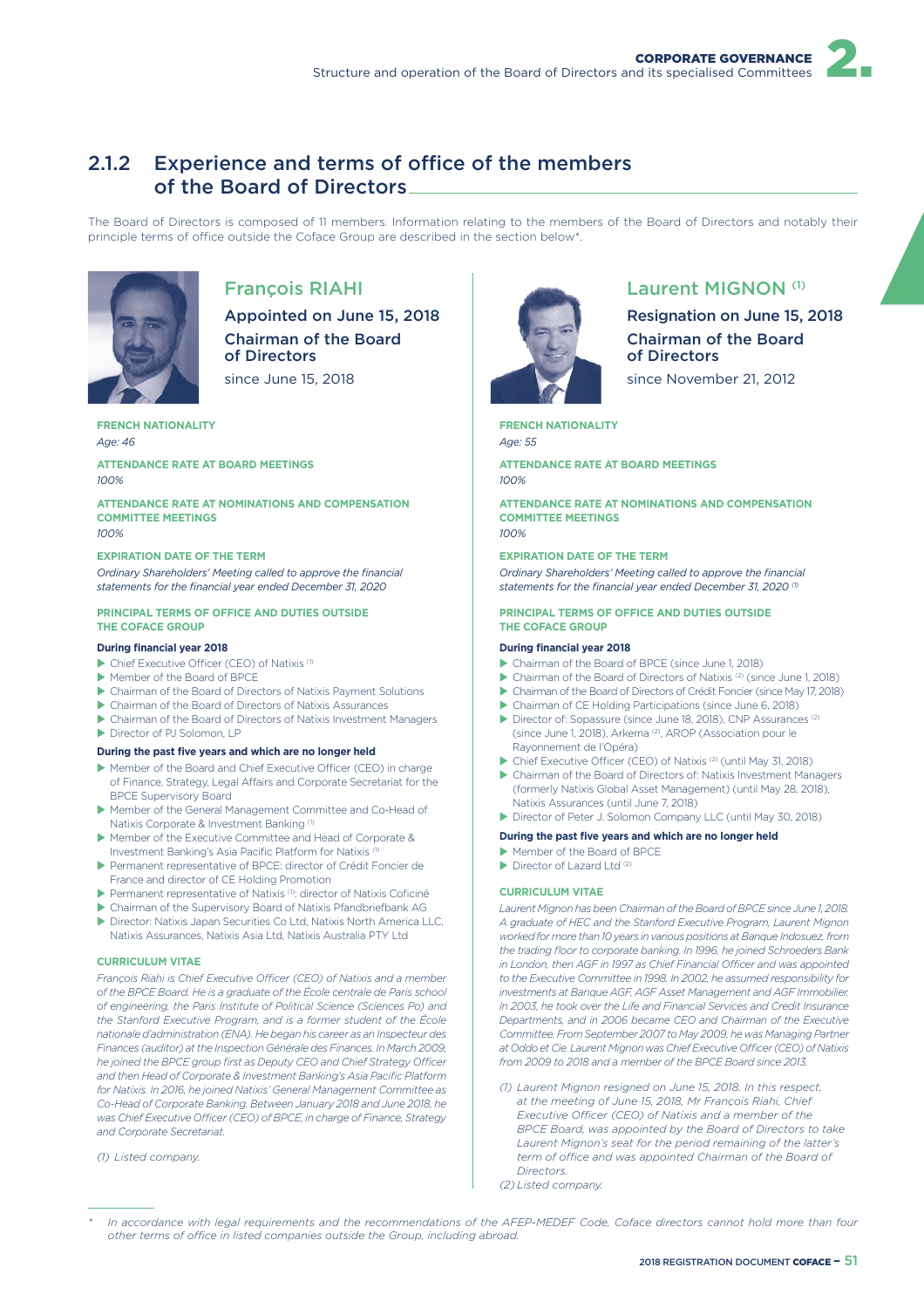

# Jean ARONDEL

Director since November 21, 2012

#### **FRENCH NATIONALITY** *Age: 68*

**ATTENDANCE RATE AT BOARD MEETINGS** *100%*

#### **EXPIRATION DATE OF THE TERM**

*Ordinary Shareholders' Meeting called to approve the financial statements for the financial year ended December 31, 2020*

#### **PRINCIPAL TERMS OF OFFICE AND DUTIES OUTSIDE THE COFACE GROUP**

#### **During financial year 2018**

- ▶ Chairman of the Steering and Supervisory Board of Caisse d'Epargne Loire-Centre
- X Chairman of the Board of Directors of Société Locale d'Épargne Pays Chartrain et Drouais
- ▶ Director of CE Holding Participations of the BPCE group
- ▶ Non-voting member of the BPCE Supervisory Board
- X Chairman of the Board of Directors of the Fédération Nationale des Caisses d'Epargne
- ▶ Chairman of the Compensation Committee of Caisse d'Epargne Loire-Centre
- ▶ Chairman of the Appointments Committee of Caisse d'Epargne Loire-Centre
- X Member of the Board of Directors of the Caisse d'Epargne Loire-Centre corporate foundation
- X Member of the Audit Committee of Caisse d'Epargne Loire-Centre
- X Member of the Risks Committee of Caisse d'Epargne Loire-Centre
- $\blacktriangleright$  Chairman of the Association pour l'Histoire des CEP
- ▶ Vice-Chairman of World Savings Bank Institute (WSBI)
- ▶ Co-manager: SNC Écureuil 5 rue Masseran

#### **During the past five years and which are no longer held**

X Director of NATIXIS LEASE (SA) for Caisse d'Epargne Loire-Centre ▶ Chairman of the Caisse d'Epargne Loire-Centre corporate foundation

### **CURRICULUM VITAE**

Jean Arondel, an engineer and HEC graduate, is the Chairman of the Steering *and Supervisory Board of Caisse d'Epargne Loire-Centre. He has served in executive functions within various companies of the manufacturing, cosmetics and financial sectors, and was also a director at Natixis Lease.*



# Jean-Paul DUMORTIER

**Director** since July 26, 2013

**FRENCH NATIONALITY** *Age: 70*

**ATTENDANCE RATE AT BOARD MEETINGS** *100%*

**ATTENDANCE RATE AT AUDIT AND ACCOUNTS COMMITTEE MEETINGS SINCE APRIL 24, 2018** *100%*

#### **EXPIRATION DATE OF THE TERM**

*Ordinary Shareholders' Meeting called to approve the financial statements for the financial year ended December 31, 2020*

#### **PRINCIPAL TERMS OF OFFICE AND DUTIES OUTSIDE THE COFACE GROUP**

#### **During financial year 2018**

- ▶ Chairman of Holding Wilson 250 SAS
- X Chairman of the Board of Directors of SCM Habitat Rives de Paris
- ▶ Chairman of the Board of Directors of Banque Populaire Rives de Paris
- X Chairman of Imocominvest OPCI
- $\blacktriangleright$  Chairman of Imocominvest 2 OPCI
- X Director of Crédit Foncier de France
- **During the past five years and which are no longer held**
- Director of SOVAFIM

#### **CURRICULUM VITAE**

*Jean-Paul Dumortier, a graduate of the Institut d'études politiques de*  Paris and a former student of ENA, has been Chairman of the Board of *Directors of Banque Populaire Rives de Paris since 2013. After starting his career in the financial sector, he became Chairman and Chief Executive O3cer (CEO) of Foncière Paris France from 2005 to 2012, and has been director of Banque Populaire Rives de Paris since 2004.*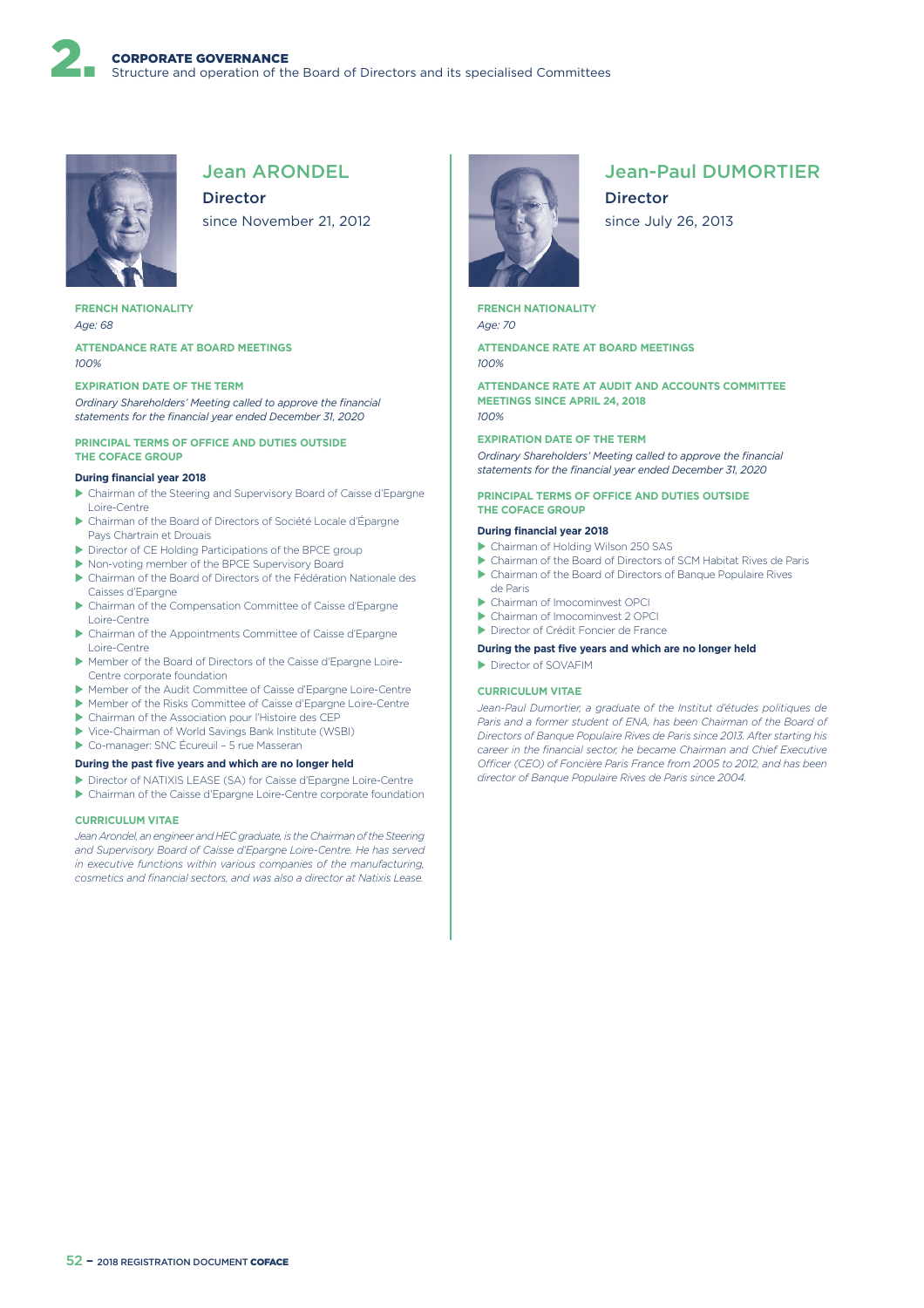

# Éric HÉMAR

Independent director since July 1, 2014

**FRENCH NATIONALITY** *Age: 55*

**ATTENDANCE RATE AT BOARD MEETINGS** *83.3%*

**ATTENDANCE RATE AT AUDIT AND ACCOUNTS COMMITTEE MEETINGS** *100%*

#### **EXPIRATION DATE OF THE TERM**

*Ordinary Shareholders' Meeting called to approve the financial statements for the financial year ended December 31, 2021*

#### **PRINCIPAL TERMS OF OFFICE AND DUTIES OUTSIDE THE COFACE GROUP**

#### **During financial year 2018**

- $\blacktriangleright$  Chairman & Chief Executive Officer (CEO) of ID Logistics group  $^{(1)}$
- In Chief Executive Officer: IDL Supply Chain South Africa, IDL Fresh South Africa, ID Assets (Taiwan)
- ▶ Chairman: ID Logistics, ID Logistics France, ID Logistics France 3, ID Logistics Mayotte, ID Logistics Océan Indien, Ficopar, Timler, Les Parcs du Lubéron Holding, IDL Bucharest
- X Chairman of the Board of Directors: France Paquets, ID Logistics (Nanjing) Business Consultation, ID Logistics Nanjing, ID Logistics Taiwan,
- ▶ Director: ID Logistics China Holding Hong Kong, ID Logistics Switzerland SA, ID Logistics Nanjing, ID Logistics Taiwan, ID Logistics (Nanjing) Business Consultation, France Paquets, ID Logistics group, ID Logistics Belgium, IDE Enterprise (Taiwan)
- X Member of the Supervisory Board: Dislogic, ID Logistics Polska X Permanent representative of Les Parcs du Lubéron Holding,
- Chairman of SAS Les Parcs du Lubéron 1 X Permanent representative of ID Logistics, Chairman of SAS ID Logistics France 9, SAS ID Logistics France 10, SAS ID Logistics Selective 6, SAS ID Logistics Selective 7, SAS ID Logistics France 13,
- SAS ID Logistics France 14, SAS ID Logistics France 15 Permanent representative of ID Projets to the Board of Directors of Froid Combi
- ▶ Manager: FC Logistique R&D, ID Logistics Maroc, ID Logistics Training

#### **During the past five years and which are no longer held**

- $\blacktriangleright$  Chief Executive Officer: IDL Logistics (Mauritius)
- X Director: ID Logistics, ID Logistics La Réunion, ID Logistics (Mauritius)

#### **CURRICULUM VITAE**

*Éric Hémar, a former ENA student, began his career at the Cour des comptes before joining the Ministry of Equipment, Transportation and Tourism in 1993, where he served as Technical Adviser to Minister Bernard Bosson. In 1995, he joined the Sceta group, and then Geodis as General Secretary. He left Geodis Logistics in March 2001 to create the ID Logistics*  group<sup>(0)</sup>. Mr Hémar has been Chairman and Chief Executive Officer (CEO) *of the ID Logistics group since 2010.*

*(1) Listed company.*



# Daniel KARYOTIS

Director since February 8, 2017

**FRENCH NATIONALITY** *Age: 58*

**ATTENDANCE RATE AT BOARD MEETINGS** *83.3%*

#### **EXPIRATION DATE OF THE TERM**

*Ordinary Shareholders' Meeting called to approve the financial statements for the financial year ended December 31, 2020*

#### **PRINCIPAL TERMS OF OFFICE AND DUTIES OUTSIDE THE COFACE GROUP**

#### **During financial year 2018**

- ▶ Chief Executive Officer (CEO) of Banque Populaire Auvergne Rhône Alpes
- ▶ Non-voting member of the BPCE Supervisory Board
- Member of the Board of Directors, Chairman of Banque de Savoie Permanent representative of Banque Populaire Auvergne Rhône
- Alpes, director: i-BP, Pramex International X Permanent representative of Banque Populaire Auvergne Rhône
- Alpes, non-voting member: Siparex
- ▶ Permanent representative of Banque Populaire Auvergne Rhône Alpes, Chairman: Garibaldi Capital Développement and SAS Sociétariat

#### **During the past five years and which are no longer held**

- **>** Permanent representative of Banque Populaire Auvergne Rhône Alpes, director: Compagnie des Alpes (1)
- Permanent representative of BPCE, director of Natixis (1), Crédit Foncier de France, CE Holding Promotion
- $\blacktriangleright$  Member of the Board of Directors of Nexity (1)

#### **CURRICULUM VITAE**

*Daniel Karyotis is Chief Executive O3cer (CEO) of Banque Populaire Auvergne Rhône Alpes. He graduated from Sciences Po Paris with a Master's degree in econometrics and has a degree from Sorbonne University's Centre de Perfectionnement d'Analyse Financière in Paris. Daniel Karyotis is also a member of the Société Française des Analystes Financiers (SFAF). After commencing his career with Société Générale in the financial markets from 1985 to 1987, he went on to hold financial analyst positions at Standard & Poor's. He then joined Caisse d'Epargne Champagne Ardennes (CECA), where he occupied various senior management positions from 1992 to 1997. He sat on the Board of Caisse d'Epargne du Pas de Calais from 1998 to 2001 and was Chairman of the Board of CECA from 2002 to 2007. In 2007,*  he was appointed Chief Executive Officer of Banque Palatine until 2012, *when he was appointed member of the Board of BPCE in charge of Finance, Risks and Operations, a position he occupied until 2016.*

*(1) Listed company.*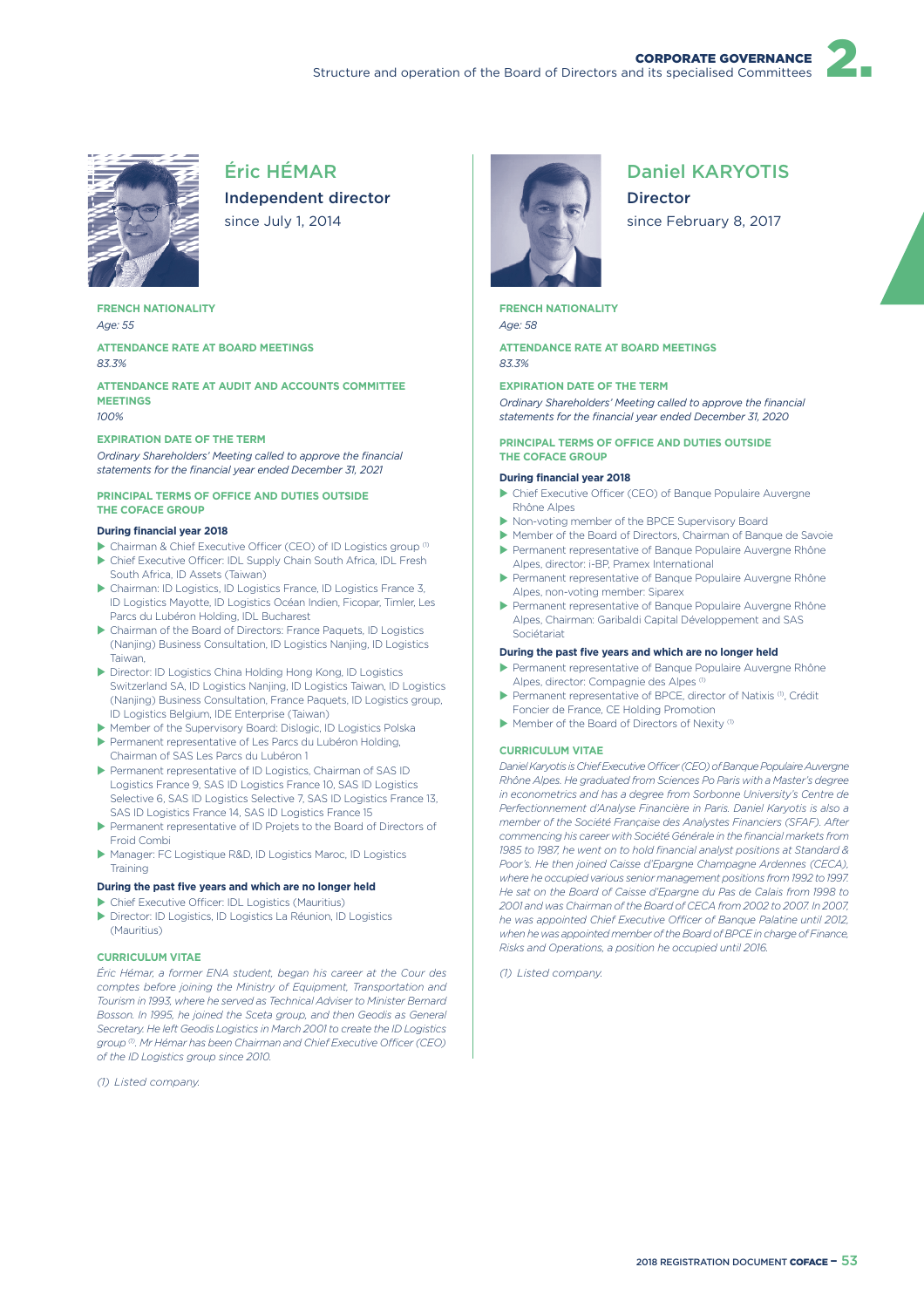

# Isabelle LAFORGUE

Independent director since July 27, 2017

**FRENCH NATIONALITY** *Age: 38*

**ATTENDANCE RATE AT BOARD MEETINGS** *100%*

**ATTENDANCE RATE AT AUDIT AND ACCOUNTS COMMITTEE MEETINGS SINCE APRIL 24, 2018** *100%*

#### **EXPIRATION DATE OF THE TERM**

*Ordinary Shareholders' Meeting called to approve the financial statements for the financial year ended December 31, 2020*

**PRINCIPAL TERMS OF OFFICE AND DUTIES OUTSIDE THE COFACE GROUP**

#### **During financial year 2018**

▶ Deputy CEO for France, Econocom<sup>(1)</sup> (until December 31, 2018)

**During the past five years and which are no longer held**

 $\blacktriangleright$  Chief Transformation Officer, Econocom (1)

#### **CURRICULUM VITAE**

*After graduating from École polytechnique and École des Mines de Paris, Isabelle Laforgue commenced her career at SFR in 2006, where she occupied various roles in the Strategy and Finance Departments. She was appointed Director of Central Finance in 2011, in charge of management control, accounting, financial communications and consolidation. In 2012, she*  was appointed Chief of Staff to the Chairman and Chief Executive Officer *of SFR, advising, analysing and supporting the decision-making processes during a period of change and market consolidation. In 2015, she joined Econocom, a European company specialising in the digital transformation*  of businesses, as Chief Transformation Officer to develop and implement *the Group's internal transformation. Until December 31, 2018 she was Deputy CEO for France in charge of Finance and Strategy.*

*(1) Listed company.*



# Nathalie LOMON

Independent director since July 27, 2017

**FRENCH NATIONALITY** *Age: 47*

**ATTENDANCE RATE AT BOARD MEETINGS** *83.3%*

**ATTENDANCE RATE AT AUDIT AND ACCOUNTS COMMITTEE MEETINGS UNTIL APRIL 24, 2018** *100%*

**ATTENDANCE RATE AT RISK COMMITTEE MEETINGS SINCE APRIL 24, 2018** *100%*

#### **EXPIRATION DATE OF THE TERM**

*Ordinary Shareholders' Meeting called to approve the financial statements for the financial year ended December 31, 2020*

#### **PRINCIPAL TERMS OF OFFICE AND DUTIES OUTSIDE THE COFACE GROUP**

#### **During financial year 2018**

- $\blacktriangleright$  EVP Finance, Legal & Governance, Ingenico group SA (1)
- ▶ Director, Ingenico Holdings Asia Limited (HK)
- ▶ Director, Fujian Landi Commercial Equipment Co., Ltd.
- ▶ Manager, Ingenico e-Commerce Solutions BVBA/SPRL (BE)
- ▶ Director, Ingenico Financial Solutions NV/SA (BE)
- ▶ Director, Ingenico do Brasil Ltda.
- ▶ Director, Ingenico Holdings Asia II Limited (HK)
- Director, Stichting Beheer Derdengelden Ingenico Financial Solutions (IFS Fondation)
- ▶ Member of the Supervisory Board and Audit Committee, Global Collect Services B.V.
- Director, Fixed & Mobile Pte. Ltd.
- ▶ Director, Fixed & Mobile Holdings Pte. Ltd.
- Director, Ingenico Corp.
- X Chairman, Ingenico Business Support S.A.S.
- $\blacktriangleright$  Chairman, Ingenico 5 S.A.S. ▶ Director, Bambora Top Holding AB
- 

### **During the past five years and which are no longer held**

- X Director, Ingenico International (Singapore) Pte. Ltd.
- Director, Ingenico Japan Co. Ltd.
- ▶ Director, Ingenico Inc. (Oct. 13, 2015 Dec. 31, 2017)
- ▶ Chairman, Ingenico France S.A.S. (Dec. 13, 2011 May 31, 2016)
- X Chairman, Ingenico Terminals S.A.S. (Dec. 13, 2011 May 31, 2016)
- ▶ Director, Ingenico México, S.A. de C.V. (Jun. 03, 2015 Oct. 24, 2017)
- Director, Ingenico (Latin America) Inc. (June 8, 2015 May 19, 2017)
- ▶ Director, GCS Holding BV (Jan. 25, 2016 Oct. 25, 2017)

#### **CURRICULUM VITAE**

*Nathalie Lomon has been EVP Finance, Legal & Governance of the Ingenico group since early 2017. She joined the Ingenico group in 2010 as Director of Management Control and was appointed Finance Director for the Europe-SEPA region in 2014, then Chief Financial Officer in 2015, in charge of the Group financial function. Previously, she worked as an auditor at Mazars in 1995 before joining General Inspection at BNP Paribas in 1999. In 2002, she joined Pechiney, where she held several positions, including that of Finance Director of the Aeronautical, Transport and Industry division of Rio Tinto Alcan. Nathalie Lomon is a graduate of the NEOMA business school.*

*(1) Listed company.*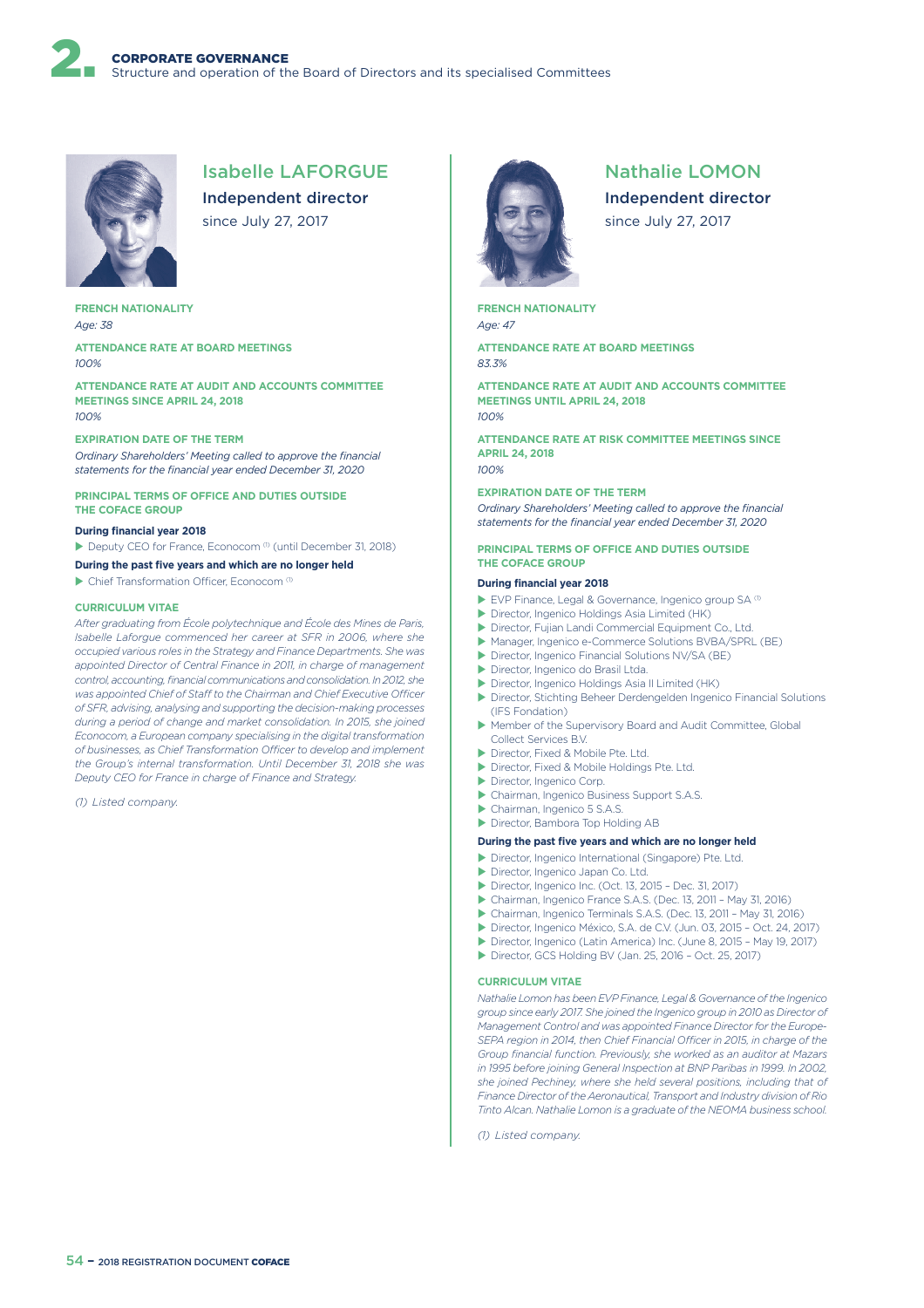

### Sharon MACBEATH

Independent director since July 1, 2014

**BRITISH NATIONALITY** *Age: 50*

**ATTENDANCE RATE AT BOARD MEETINGS** *83.3%*

**ATTENDANCE RATE AT NOMINATIONS AND COMPENSATION COMMITTEE MEETINGS** *100%*

#### **EXPIRATION DATE OF THE TERM**

*Ordinary Shareholders' Meeting called to approve the financial statements for the financial year ended December 31, 2021*

#### **PRINCIPAL TERMS OF OFFICE AND DUTIES OUTSIDE THE COFACE GROUP**

#### **During financial year 2018**

- X Member of the Board and Executive Committee, Director of Human Resources and Communications for the Tarkett group (1) (since January 3, 2017)
- $\blacktriangleright$  Director on the Supervisory Board of Hermes International (1)
- $\blacktriangleright$  Member of the Hermes International Audit Committee (1)
- $\blacktriangleright$  Member of the Nominations, Compensation and Governance Committee of Hermes International<sup>(1)</sup>

#### **During the past five years and which are no longer held**

Director of Group Human Resources, member of the Executive Committee of Rexel<sup>(1)</sup>

#### **CURRICULUM VITAE**

*Sharon MacBeath has a degree in psychology and management from the University of Glasgow, holds a Master's degree in human resources from the Sorbonne, and has an EMBA from INSEAD. After founding the consulting firm EMDS, which specialises in the recruitment, selection and development of highly promising young people with international profiles, she has worked in France since 1991 in the field of human resources. She held the position of Director of Human Resources for the pharmacy and beauty line of the Rexam group before becoming Director of Human Resources and Communications for Redcats, a company in the Kering group (formerly PPR) in 2005. Sharon MacBeath has been Head of Human Resources and member of the Executive Committee of the Rexel group since November 2013. She has been a member of the Tarkett group Board and Director of Human Resources since January 2017.*

*(1) Listed company.*



# Isabelle RODNEY

Director since November 3, 2016

**FRENCH NATIONALITY** *Age: 53*

**ATTENDANCE RATE AT BOARD MEETINGS** *83.3%*

**ATTENDANCE RATE AT RISK COMMITTEE MEETINGS** *100%*

**EXPIRATION DATE OF THE TERM**

*Ordinary Shareholders' Meeting called to approve the financial statements for the financial year ended December 31, 2020*

#### **PRINCIPAL TERMS OF OFFICE AND DUTIES OUTSIDE THE COFACE GROUP**

#### **During financial year 2018**

- ▶ Chairman of CAZ Foncière 2 SAS
- Member of the Board of CECAZ SA
- ▶ Permanent representative of CECAZ on the Board of Directors of AEW Foncière Écureuil
- ▶ Chairman of the Board of Directors of MURACEF SA

**During the past five years and which are no longer held**  $\blacktriangleright$  None

#### **CURRICULUM VITAE**

*Isabelle Rodney has been a member of the Board of Caisse d'Epargne Côte d'Azur since August 2008. She is in charge of the finance and expertise division and oversees in this respect the Financial Department, the Accounting and Tax Department, the Commitments and Recovery*  Department as well as the Banking Back Office Department. A graduate *of the Paris École supérieure de commerce and the Stanford Executive Program, holder of a degree in business law and an actuary diploma, she worked between 1986 and 1993 as broker, trader and treasurer in various financial organisations (Coficoba, BMF, Casden Banque Populaire). Inside the Banque Populaire group, she was later appointed Sub-Director in the Casden group, in charge of the Treasury, ALM, planning and Management Control. In 2001, she joined the Caisse nationale des Caisses d'Epargne (CNCE), where she held the position of Director of the Planning and ALM Department. She then was appointed Director of the Financial Performance Department in 2007, after following the corporate officers' course of the Caisse d'Epargne group.*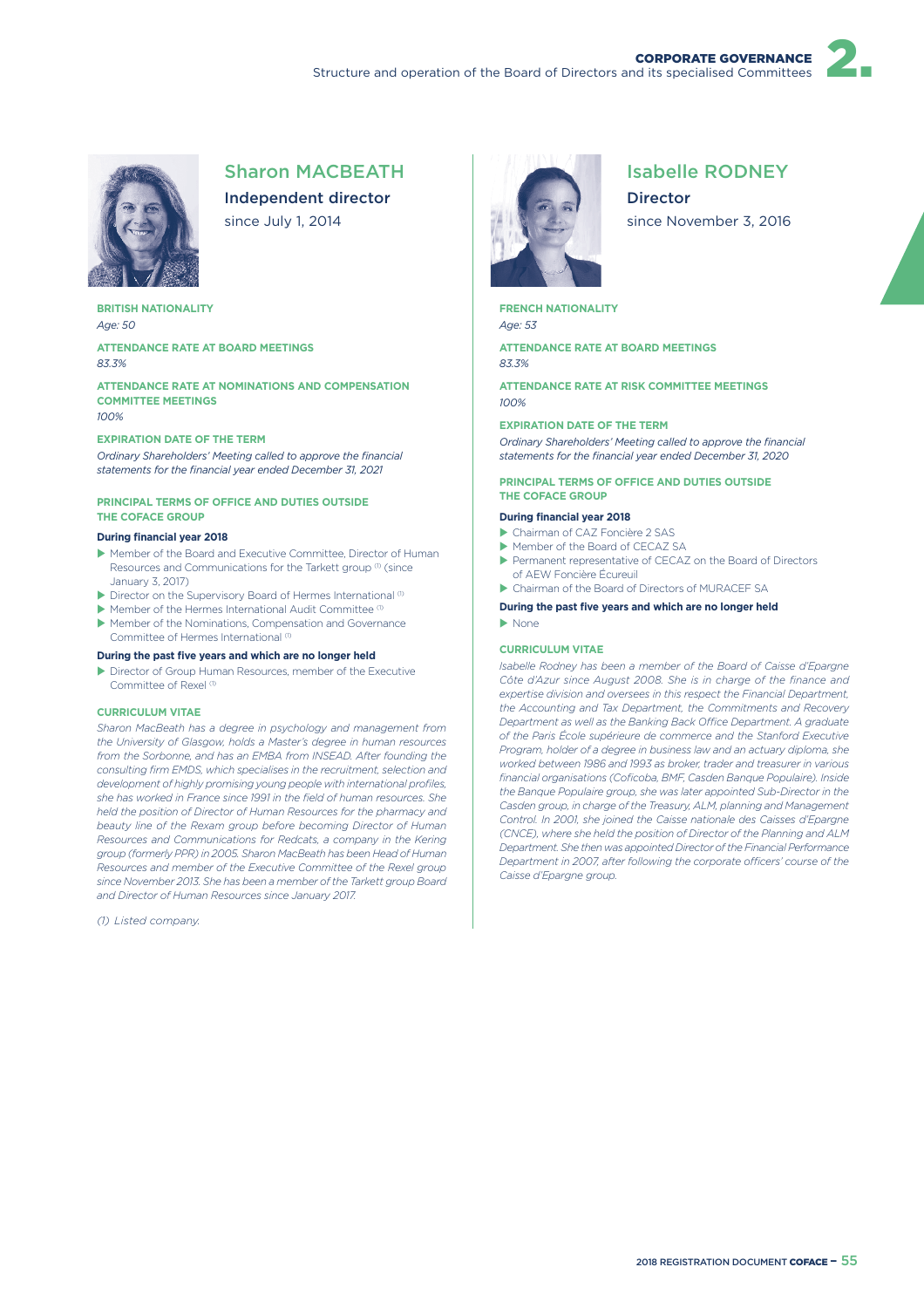

### Anne SALLÉ-**MONGAUZE**

Director since November 3, 2016

**FRENCH NATIONALITY** *Age: 53*

**ATTENDANCE RATE AT BOARD MEETINGS** *100%*

**ATTENDANCE RATE AT AUDIT AND ACCOUNTS COMMITTEE MEETINGS UNTIL APRIL 24, 2018** *100%*

**ATTENDANCE RATE AT RISK COMMITTEE MEETINGS SINCE APRIL 24, 2018** *100%*

#### **EXPIRATION DATE OF THE TERM**

*Ordinary Shareholders' Meeting called to approve the financial statements for the financial year ended December 31, 2020*

#### **PRINCIPAL TERMS OF OFFICE AND DUTIES OUTSIDE THE COFACE GROUP**

#### **During financial year 2018**

- $\blacktriangleright$  Chief Executive Officer of Compagnie Européenne de Garanties et Cautions (CEGC)
- Manager of: CEGC Conseil, SCI SACCEF Champs Élysées, SCI SACCEF La Boétie

#### **During the past five years and which are no longer held**

- $\blacktriangleright$  Chief Executive Officer (CEO) of NATIXIS HCP
- Director of HCP NA LLC (United States)
- ▶ Permanent representative of Natixis HCP on the Board of Directors of Kompass International Neuenschwander SA and ELLISPHERE
- ▶ Permanent representative for CEGC on the Board of Directors of SIAGI

#### **CURRICULUM VITAE**

*Anne Sallé-Mongauze graduated from the Paris Institut d'études politiques and holds a postgraduate degree in economics and finance. She started her career in 1987 at the AMF, in the inspection division. In 1995, she joined the Banque Populaire group as Deputy Manager of the Equity Capital Markets Department. She joined the Finance Department in 2003 and participated in the steering of various growth operations. In 2006, she was appointed M&A Manager at Natixis' Strategy Division, before becoming Director of Strategy in 2013. On August 25, 2014, she was appointed Chief Executive O3cer of Compagnie Européenne de Garanties et Cautions, a subsidiary of Natixis.*



### Olivier ZARROUATI

Independent director since July 1, 2014

**FRENCH NATIONALITY** *Age: 60*

**ATTENDANCE RATE AT BOARD MEETINGS** *100%*

**ATTENDANCE RATE AT NOMINATIONS AND COMPENSATION COMMITTEE MEETINGS** *100%*

#### **EXPIRATION DATE OF THE TERM**

*Ordinary Shareholders' Meeting called to approve the financial statements for the financial year ended December 31, 2021*

#### **PRINCIPAL TERMS OF OFFICE AND DUTIES OUTSIDE THE COFACE GROUP**

#### **During financial year 2018**

**Chairman of Thélème SASU** 

#### **During the past five years and which are no longer held**

- X Chairman of: Zodiac Aerotechnics, GEAD
- X Director: Icore GmbH (Germany), HeathTechna (United States) and Chairman of the Board and member of the Executive Committee of Zodiac Aerospace<sup>(1)</sup>
- X Chairman: Zodiac Engineering, Sicma Aero Seat Services (United States), Zodiac US Corporation (United States), Fondation ISAE-SUPAERO
- ▶ Director: Air Cruisers Company LLC (United States), Avox Systems Inc. (United States), C&D Aerospace Canada Co. (Canada), C&D Zodiac Inc. (United States), Esco (United States) formerly Engineering Arresting Systems (United States), Zodiac Interconnect UK Ltd (formerly Icore) (United Kingdom), Mag Aerospace Industries Inc. (United States), Zodiac Parachutes Industries of Southern Africa Pty (South Africa), Zodiac Aerospace UK Ltd (United Kingdom), Zodiac Seats France, Monogram Train LLC (United States), Sicma Aero Seat Services (United States)
- Member of the GIFAS Board
- $M$  Member of GEAD

#### **CURRICULUM VITAE**

*Olivier Zarrouati, is a former student at the École polytechnique and an engineering graduate of the École nationale supérieure de l'aéronautique (SUPAERO) and of Harvard's Kennedy School in Cambridge, USA. After beginning his career as an engineer in the armaments sector, he held the positions of engineer and Head of Major Projects at the CNES (Centre national d'études spatiales) from 1982 to 1988, and then at Matra Marconi Space from 1989 to 1994. He joined Intertechnique, which was purchased by Zodiac in 1999, as Head of External Development and Subsidiary Control. He subsequently performed various functions within the Zodiac*  Aerospace group, in particular as Chief Executive Officer (CEO) of the *Aerosafety Systems segment and as CEO of aeronautical businesses. From 2007 to 2017, he was Chairman of the Board and Director of the Executive Committee of the Zodiac Aerospace group. He has also been Chairman of the Fondation Institut Supérieur de l'Aéronautique et de l'Espace SUPAERO since 2011. In 2017, he founded his own company, Thélème.*

*(1) Listed company.*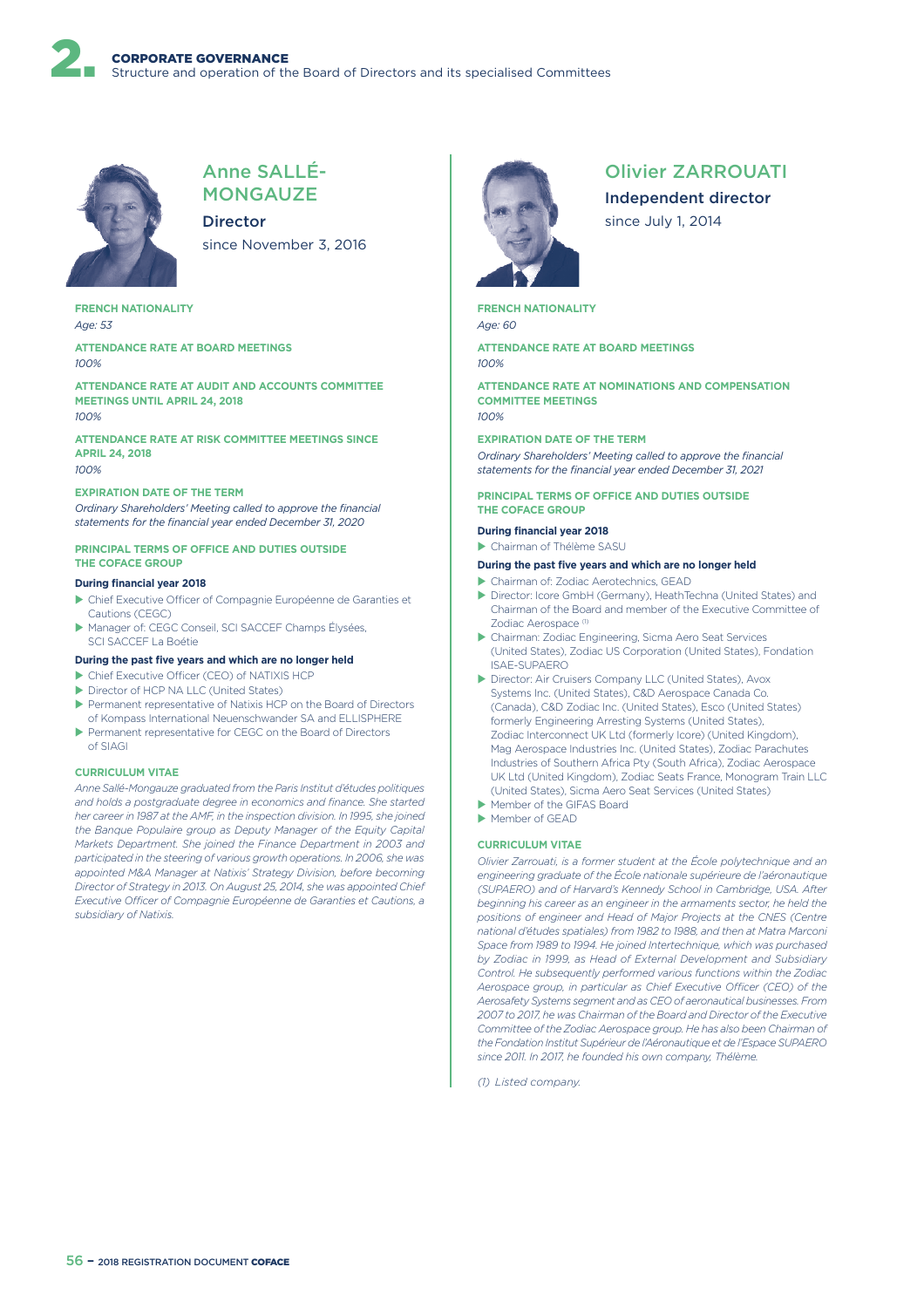# 2.1.3 Operation of the Board of Directors

The Board of Directors has developed Internal Rules which can be consulted on the website http://www.coface.com/Group/ Our-organisation in the Board of Directors tab.

### Convening notice of the Board of Directors

The Board of Directors meets as often as required in the interests of the Company, and at least once per quarter.

Board meetings are convened by the Chairman. However, directors representing at least one third of the Board members may convene a meeting of the Board, detailing the agenda, if there has been no meeting for more than two months. Where the duties of the CEO are not performed by the Chairman, the CEO may also ask the Chairman to convene a Board meeting to consider a fixed agenda.

Board meetings are held either at the registered office or any other location indicated in the convening notice. The convening notice is in the form of a simple letter or e-mail, sent to the Board members within a reasonable period of time before the date of the meeting scheduled. It is issued by the Board Secretary.

In the event of an emergency as defined below ("Emergency"), the following accelerated procedure may be applied.

An Emergency is defined as an exceptional situation (i) marked by the existence of a brief period of time, imposed by a third party on penalty of being time-barred, and for which a failure to comply could result in damage for the Company or one of its subsidiaries or (ii) which requires a quick response from the Company which is incompatible with the application of the Board of Directors' usual time frame for a convening notice.

In case of Urgency, the convening notice may be transmitted using all appropriate methods, even verbally, and the time frames for the convening notice and for holding the meeting of the Board of Directors shall not be subject to the provisions described above, insofar as the Chairman of the Board of Directors of the Company has:

- ◆ first sent notice to the directors providing the basis for the Urgency per the definition above; and
- ◆ sent all directors, with the convening notice for said Board meeting, all items needed for their analysis.

### Holding of the Board of Directors' meetings

Meetings of the Board of Directors are chaired by the Chairman of the Board of Directors or, in his absence, by the oldest director or by one of the Vice-Chairmen, as the case may be..

In accordance with the legal and regulatory provisions, and except when adopting decisions relating to the review and closing of the annual corporate and consolidated financial statements, directors participating in the Board meeting by video conference or telecommunication are deemed to be satisfying the technical criteria set by the current legal and regulatory provisions.

Each meeting of the Board of Directors must be of a sufficient duration to have a useful and in-depth debate on the agenda. Decisions are made by a majority of the votes of the members present or represented. In the event of a tie, the vote of the Chairman of the Board of Directors shall prevail.

In the event of a malfunction in the video conference or telecommunications system, as noted by the Chairman of the Board of Directors, the Board may validly deliberate and/or move forward with just the members who are physically present, provided that the quorum conditions are met.

## Informing the Board of Directors

Pursuant to the terms of Article 21 of the Company's Articles of Association, and Article 3.4 of the Board of Directors' Internal Rules, the Board carries out the inspections and verifications which it judges necessary. The Chairman or the Chief Executive Officer must send to each director all the documents and information needed for the accomplishment of his duties.

The directors must, prior to the meeting of the Board of Directors and within a sufficient period of time, have access to the information that will allow them to make an informed decision. However, in the event of an urgent matter, or when respecting confidentiality so requires, and in particular when sensitive strategic, commercial or financial information is at issue, this information may be provided during the meeting. Directors shall likewise receive, if they so request, a copy of the minutes from the Board of Directors' deliberations.

Furthermore, the directors receive all useful information on the events or operations which are significant for the Company in between meetings.

The Company has set up a Group-level governance system based on a clear separation of responsibilities with an information transmission mechanism. This governance system includes the following key functions: risk management, verification of compliance, internal audit and actuarial functions (see Section 5.1.2 "Organisation"). Each key function operates under the ultimate responsibility of the Board of Directors, to which it reports.

◆ Information at the initiative of the Board of Directors.

The Board of Directors consults key function managers, directly and at its own initiative, each time it deems this necessary and at least once a year. This consultation can take place in the absence of the Chief Executive Officer (CEO) if the Board members consider it necessary. The Board of Directors may refer this consultation to a specialised Board committee.

◆ Information at the initiative of a key function manager.

Key function managers may inform the Board of Directors, directly and at their own initiative, of the occurrence of certain events that warrant this action. They must do so immediately upon encountering a major problem that falls within their purview. The key function manager must send a written report of the problem to the Chairman. The report must include a detailed explanation of the problem as well as all the elements required to understand it. The report must include recommendations for resolving the problem. The Chairman then communicates this report to the Board members.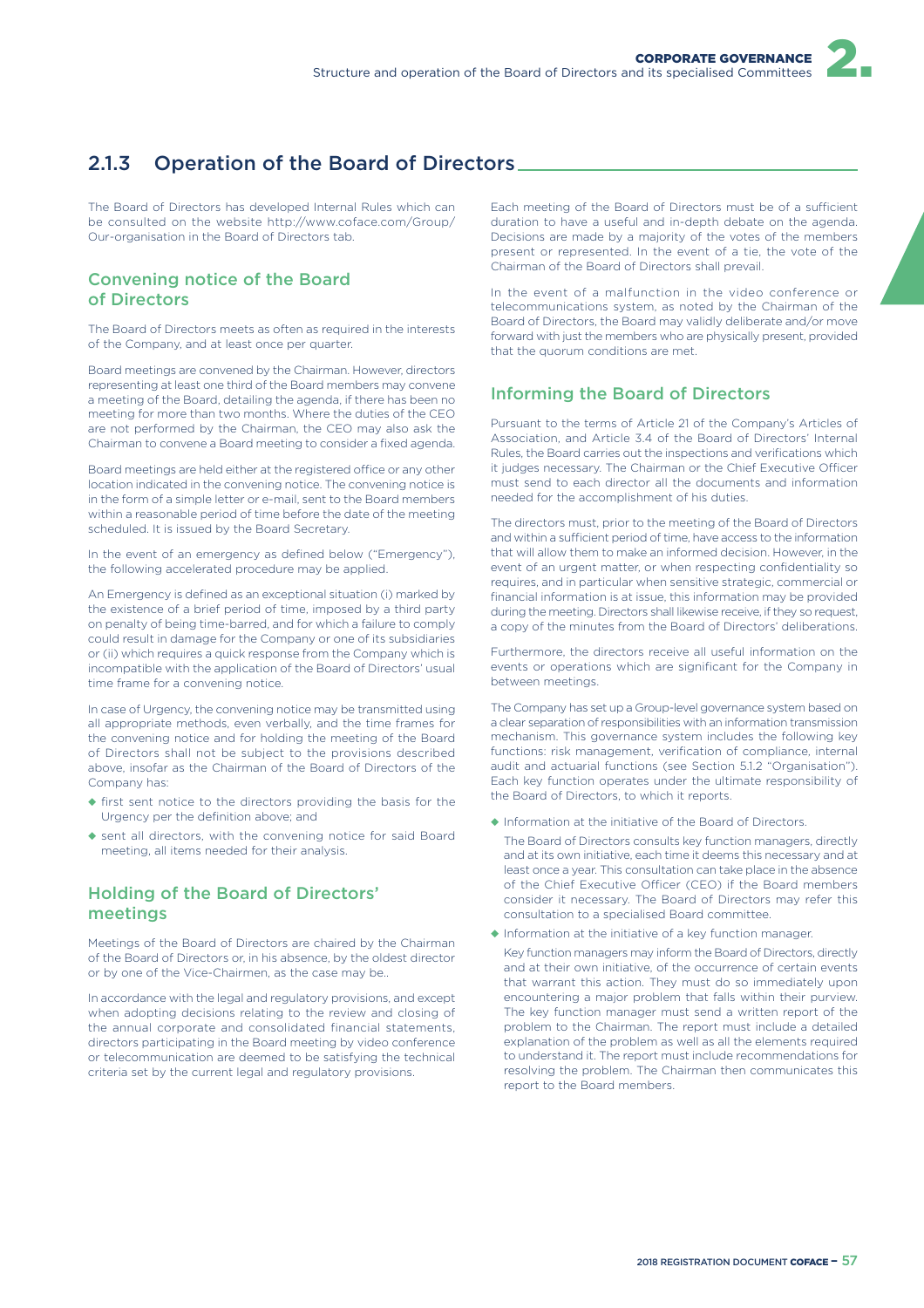# 2.1.4 Activities of the Board of Directors in 2018

The Board of Directors met six times in 2018.

The average participation rate was 92%.

The main subjects reviewed by the Board of Directors in 2018 included the following in particular:

| Financial position, cash and<br>commitment of the Company | ◆ Approval of the 2017 annual financial statements (corporate and consolidated)<br>◆ Review of quarterly and half-yearly financial statements                                                                                                                                                                                                                                                           |
|-----------------------------------------------------------|---------------------------------------------------------------------------------------------------------------------------------------------------------------------------------------------------------------------------------------------------------------------------------------------------------------------------------------------------------------------------------------------------------|
| Internal control/Risks                                    | $\triangle$ 2018 audit plan<br>◆ Solvency II: approval of all written policies as drafted or revised in 2018<br>◆ Regulatory reports: ORSA (Own Risk and Solvency Assessment), RSR (Regular Supervisory<br>report) and SFCR (Solvency and Financial Condition report)<br>• Risk mapping, mechanism to reinforce Level 1 controls, compliance action plan<br>◆ Progress report on partial internal model |
| Corporate governance                                      | ◆ Creation of a Risk Committee<br>• Modification of the Internal Rules of the Board of Directors<br>$\triangle$ Self-assessment of the work of the Board of Directors<br>$\triangle$ Appointment of a director<br>◆ Assessing the independence of directors<br>◆ Update on the Sapin II Law                                                                                                             |
| Compensation                                              | ◆ Increasing the variable amount of directors' fees<br>◆ Compensation of the Chief Executive Officer. Xavier Durand<br>◆ Approval of the 2018 Long-Term Incentive Plan                                                                                                                                                                                                                                  |
| Financial operations                                      | Authorisation to issue guarantees as part of its factoring business<br>◆ Decision to proceed two share buyback programmes in February and October 2018<br>◆ Approval of regulated agreements                                                                                                                                                                                                            |
| Corporate strategy                                        | ◆ Progress on the Fit to Win strategic plan<br>◆ June 15, 2018 Strategy seminar                                                                                                                                                                                                                                                                                                                         |
| <b>Businesses</b>                                         | ◆ Meeting with the representatives of the various businesses within the Company                                                                                                                                                                                                                                                                                                                         |

# 2.1.5 Diversity policy applied to members of the Board of Directors

The Company is vigilant with regard to the diversity of the members of its Board of Directors, in order to ensure that the latter operates in a manner appropriate to the Company's business and development, in compliance with applicable regulations. The Company also refers to the provisions of the AFEP-MEDEF Code in implementing its diversity policy. Several criteria are applied:

#### ◆ Number of directors

The number must reflect the size of the Company and the aforementioned diversity. In 2018, there were 11 directors.

◆ Seniority and age of directors

The Company complies with the regulations as concerns the term of corporate offices, and strives to have a wide range of ages represented on its Board. In 2018, the average age of directors was 54 years.

◆ Proportion of independent and non-independent members

The Company complies with the rules applicable to narrowly held and controlled companies. 45% of the members of the Board of Directors are independent directors. Two-thirds of the directors, including the Chairman, sitting on the Audit and Accounts Committee and the Nominations and Compensation Committees are independent directors. The Risk Committee is chaired by an independent director.

◆ International diversity

The Company takes into account international diversity, which stood at 9% in 2018.

◆ Gender equality

The Company strives to maintain a gender balance on its Board of Directors. In 2018, the proportion of women on the Board was 45.45%.

◆ Skills and expertise

The Company ensures its directors possess specific skills in certain fields, in order to ensure that the Board has the requisite expertise in terms of financial skills, insurance regulations, human resources and digital technology.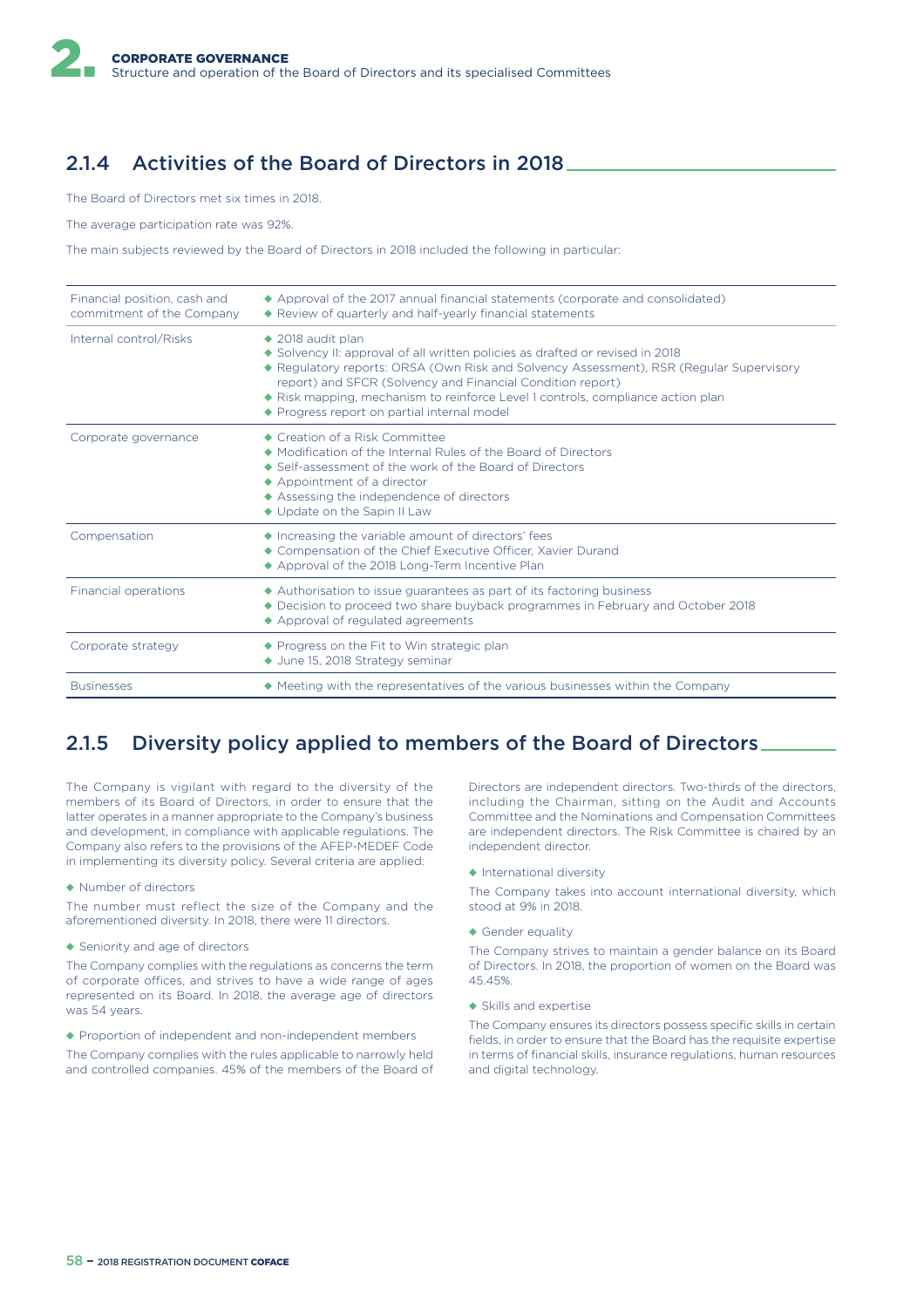# 2.1.6 Assessment of the Board's work

The Company carried out a self-assessment of the work of its Board of Directors and its specialised committees in accordance with the recommendations of the Corporate Governance Code for listed AFEP-MEDEF companies.

This exercise was conducted using a questionnaire.

The assessment mainly focused on:

- ◆ the organisation, functioning and composition of the Board;
- ◆ the relevance of the agendas and debates on topics of importance to the Company;
- ◆ the relationship between the directors and general management;
- ◆ assessing the work of the specialised committees;
- ◆ the Board's general level of performance.

Generally, the assessment was graded as «satisfactory» or «very satisfactory» for the organisation of the Board and its work, the involvement and authority of the directors, the responses obtained from the questions the Company was asked, the confidence in the Chairman and Chief Executive Officer (CEO) and compliance with the rules of governance.

The main areas to improve on in 2019 are as follows:

- ◆ time spent on the Company's business lines, strategy and human resources;
- ◆ improving the Board's collective responsibility.

### **Training**

The Company has set up a training programme for new directors joining the Company. This training is provided over one day, with the main objectives of presenting the Group, its products strategy, its organisation and its commercial objectives, the main components of its balance sheet as well as key business indicators.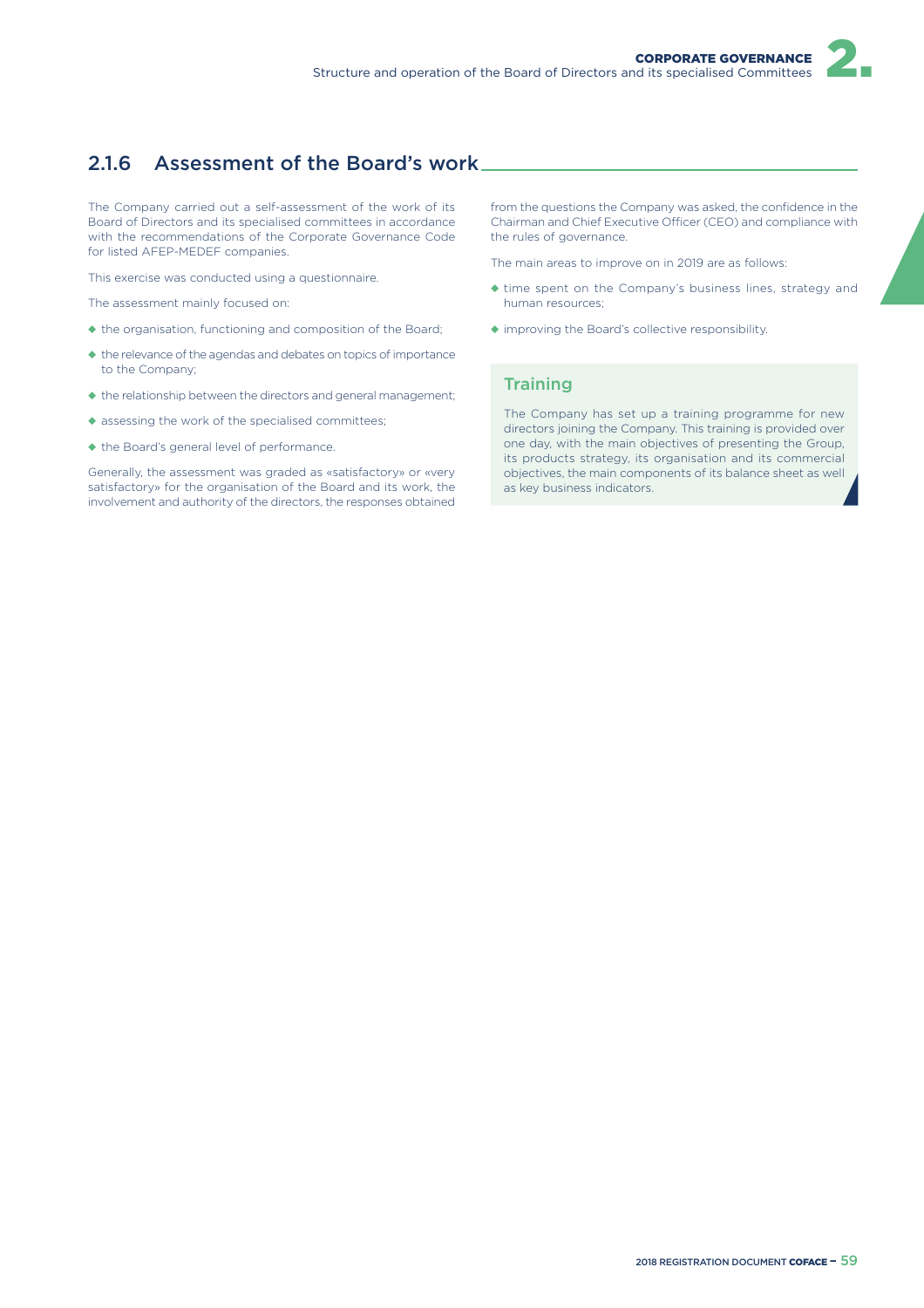# 2.1.7 Analysis of the independence of members of the Board of Directors

Pursuant to the AFEP-MEDEF Code, the Board of Directors must review the status of independent directors every year. At its meeting of February 11, 2019, the COFACE SA Board of Directors reviewed the situation of each director with respect to the criteria recommended in the AFEP-MEDEF Code and the analysis of the Corporate Governance High Committee, (HCGE) in the AFEP-MEDEF Code application guide revised in December 2016.

In order to evaluate the independence of directors and in the absence of any other dependency criteria, Coface attaches particular importance to any business relationship with a company in which the directors hold senior management positions.

In the event of the existence of any such relationship, Coface assesses any impact it could have on the independent judgement of the director. In order to do this, Coface analyses a body of evidence and parameters, including in particular the nature of the activity,

the place of credit insurance in the strategy of the Company, the importance of the contract with regard to the Company's turnover and the existence of an alternative offering at comparable conditions on the market. Comparable criteria are applied for relationships in which there is a contract for the supply of goods or services.

Three directors do not meet any dependency criteria: Éric Hémar, Olivier Zarrouati and Nathalie Lomon.

Sharon MacBeath holds a senior management position at Tarkett, a company insured by Coface. An analysis of the relationship between Coface and Tarkett does not highlight any dependency between the two companies. The amount of premiums underwritten by Tarkett with other credit insurers should not face any issues in finding an alternative to Coface The existence of this policy does not therefore affect the independence of Sharon MacBeath.

| Criteria to be assessed                                                                                                                                                                                                                                          | Éric Hémar | <b>Nathalie</b><br>Lomon | Sharon<br><b>MacBeath</b> | Isabelle<br>Laforgue | Olivier<br>Zarrouati |
|------------------------------------------------------------------------------------------------------------------------------------------------------------------------------------------------------------------------------------------------------------------|------------|--------------------------|---------------------------|----------------------|----------------------|
| Not to have held an employee position or a corporate mandate<br>within the past five years in Natixis, Coface, or one of its<br>subsidiaries.                                                                                                                    |            |                          |                           |                      |                      |
| Not to be a corporate officer of a company in which Coface<br>directly or indirectly holds a director's mandate or in which an<br>employee or corporate officer of Coface holds or has held a<br>director's mandate within the past five years.                  |            |                          |                           |                      |                      |
| Not to be a client, supplier, corporate banker, significant<br>investment banker of the Company or its group, or for which<br>the Company or its group represents a significant portion of<br>the business.                                                      |            |                          |                           |                      |                      |
| Not to have a close family tie to a corporate officer.                                                                                                                                                                                                           |            |                          |                           |                      |                      |
| Not to have been an auditor of Coface over the past five years.                                                                                                                                                                                                  |            |                          |                           |                      |                      |
| Not to have been a director of Coface during the last 12 years.                                                                                                                                                                                                  |            |                          |                           |                      |                      |
| Not to be a director representing a significant shareholder of<br>Coface or Natixis.                                                                                                                                                                             |            |                          |                           | v                    |                      |
| Not to receive or have received significant supplementary<br>compensation from Coface or from the Group outside of<br>directors' fees, including for participation in any form of<br>options on shares, or any other form of performance-linked<br>compensation. |            |                          |                           |                      |                      |

The percentage of independent directors on the Board is 45.5% to date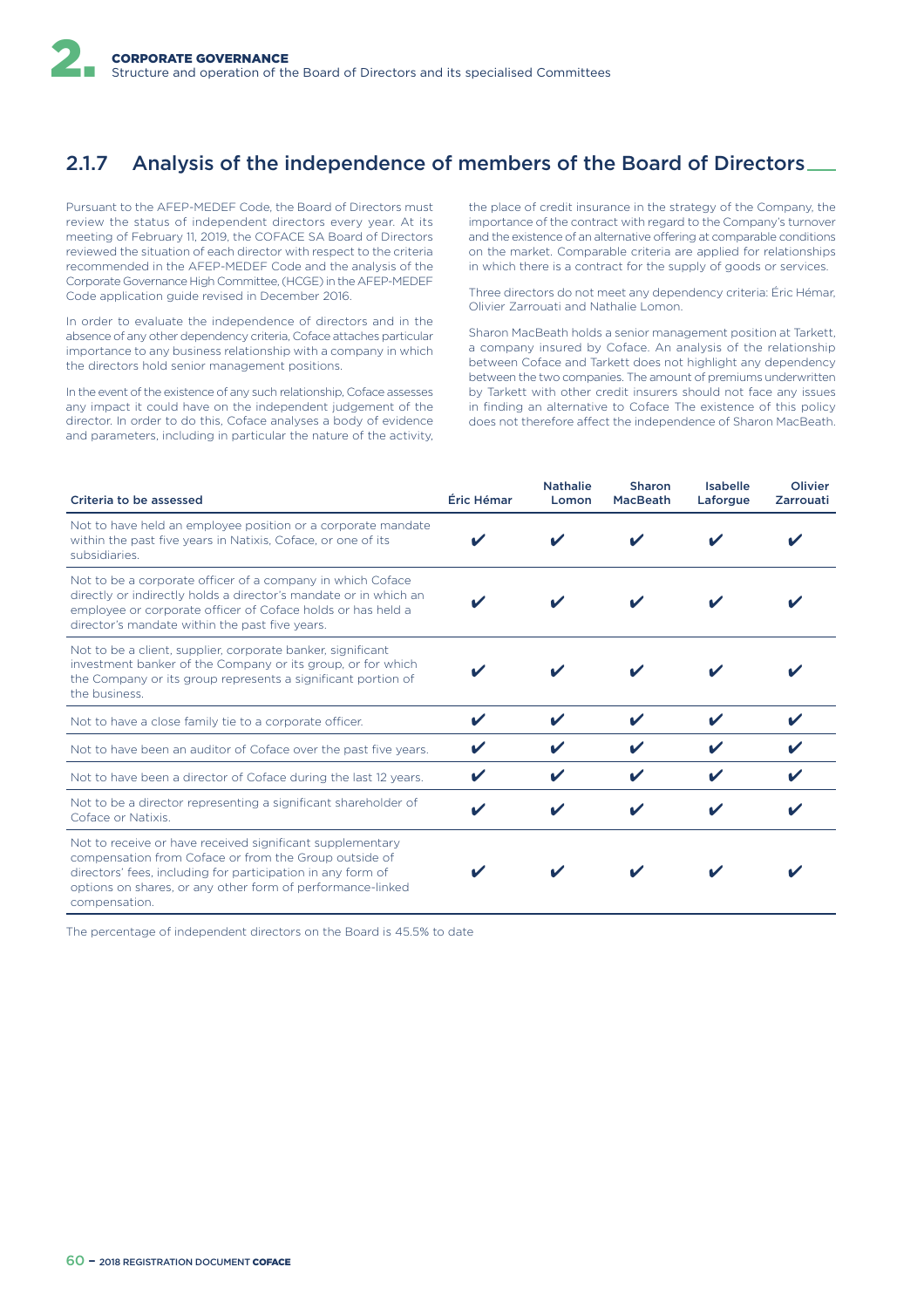

# 2.1.8 Specialised committees, offshoots of the Board of Directors.

Pursuant to Article 18 of the Company's Articles of Association, the Board of Directors may decide to form, with or without the participation of individuals who are not directors, committees or commissions to examine issues that itself or its Chairman refers for their assessment. These committees or commissions perform their duties under its responsibility.

Within this context, the Board of Directors has established an Audit and Accounts Committee, a Risk Committee, and a Nominations and Compensation Committee, whose composition, powers and rules of operation are described below.

### Audit and accounts committee

On the date of this report, the Audit and Accounts Committee was composed of Mr Éric Hémar (Chairman), Ms Isabelle Laforgue and Mr Jean-Paul Dumortier since April 24, 2018.

Two-thirds of the members of the Audit and Accounts Committee are independent members of the Board of Directors. The recommendation of the AFEP-MEDEF Code, according to which this committee must have a majority of independent members, has thus been complied with.

### *Composition (Article 1 of the Audit and Accounts Committee Internal Rules)*

◆ Members

The Audit and Accounts Committee is composed of three members having the appropriate and necessary qualifications to exercise their functions effectively, in particular with expertise in financial or accounting matters, appointed from among the directors of the Company for the duration of their term as members of the Board of Directors.

At least two-thirds of the members of the Audit and Accounts Committee are independent members of the Board of Directors.

◆ Chairman

The Chairman of the Audit and Accounts Committee will be one of the members of the Audit and Accounts Committee nominated by the Company's Board of Directors from among the independent members for the duration of his/her term of appointment as director.

The Chairman of the Audit and Accounts Committee will exercise his/her functions in accordance with the Internal rules of the Audit and Accounts Committee.

The Chairman of the Audit and Accounts Committee will set the dates, times and places of the meetings of the Audit and Accounts Committee, establish the agenda and preside at its meetings. The convening notices for the meetings will be sent by Secretary.

The latter will report to the Board of Directors on the opinions and recommendations expressed by the Audit and Accounts Committee for the Board of Directors to consider.

The Chairman of the Audit and Accounts Committee will ensure the monitoring of the preparation and due process of the work of the Audit and Accounts Committee between each of its meetings.

### *Duties (Article 3 of the Audit and Accounts Committee Internal Rules)*

The role of the Audit and Accounts Committee is to ensure the monitoring of matters concerning the development and verification of accounting and financial information, in order to facilitate the Board of Directors' duties of control and verification. In this regard, the committee issues opinions and/or recommendations to the Board of Directors.

Accordingly, the Audit and Accounts Committee will, in particular, exercise the following principal functions:

- ◆ Monitoring of the preparation of financial information
- They must examine, prior to their presentation to the Board of Directors, the annual or half-year corporate and consolidated financial statements, to ensure the relevance and consistency of the accounting methods used to prepare these financial statements.

The Audit and Accounts Committee reviews in particular the level of technical provisions and all situations that could create a significant risk for the Group, as well as all financial information or quarterly, half-year or annual reports on the Company's business, or produced as a result of a specific transaction (such as asset contribution, merger or market transaction).

It reviews the accounting treatment of all major transactions.

The examination of the financial statements should be accompanied by a presentation by the Statutory Auditors indicating the key points not only of the results of the statutory audit, in particular the audit adjustments and significant weaknesses in the internal control identified during the conduct of the audit, but also the accounting methods used, as well as a presentation by the Chief Financial Officer describing the Company's risk exposure and its material off-balance sheet commitments.

It examines the scope of consolidated companies.

◆ Monitoring the control of the external audit of financial statements The Audit and Accounts Committee is responsible for monitoring the legal control of the corporate and consolidated financial statements by the Company's Statutory Auditors.

The Audit and Accounts Committee has regular discussions with the Statutory Auditors during the Audit and Accounts Committee meetings dealing with the review of the procedures for preparing financial information and the review of the financial statements in order to report on their performance and the conclusions of their work.

The Audit and Accounts Committee should also monitor the Company's Statutory Auditors (including with and without the presence of the executives), in particular their working schedule, potential difficulties encountered in the exercise of their duties, modifications which they believe should be made to the Company's financial statements or other accounting documents, irregularities, anomalies or accounting irregularities which they may have discovered, uncertainties and material risks relating to the preparation and treatment of accounting and financial information, and material weaknesses in internal control that they may have discovered.

It is responsible for monitoring the independence of the Statutory Auditors and compliance with the professional code of conduct.

The Audit and Accounts Committee shall meet the Statutory Auditors at least once a year without the presence of the executives. In this respect, the Audit and Accounts Committee should also review, with the Statutory Auditors, the risks affecting their independence and the preventive measures taken to mitigate such risks. It must, in particular, ensure that the amount of the fees paid by the Company and the Group, or the share of such fees in the revenues of the firms and their networks, would not impair the independence of the Statutory Auditors.

On this occasion, the Statutory Auditors will also present to the Audit and Accounts Committee a report on compliance with their obligations regarding the professional code of conduct for Statutory Auditors and with professional auditing standards.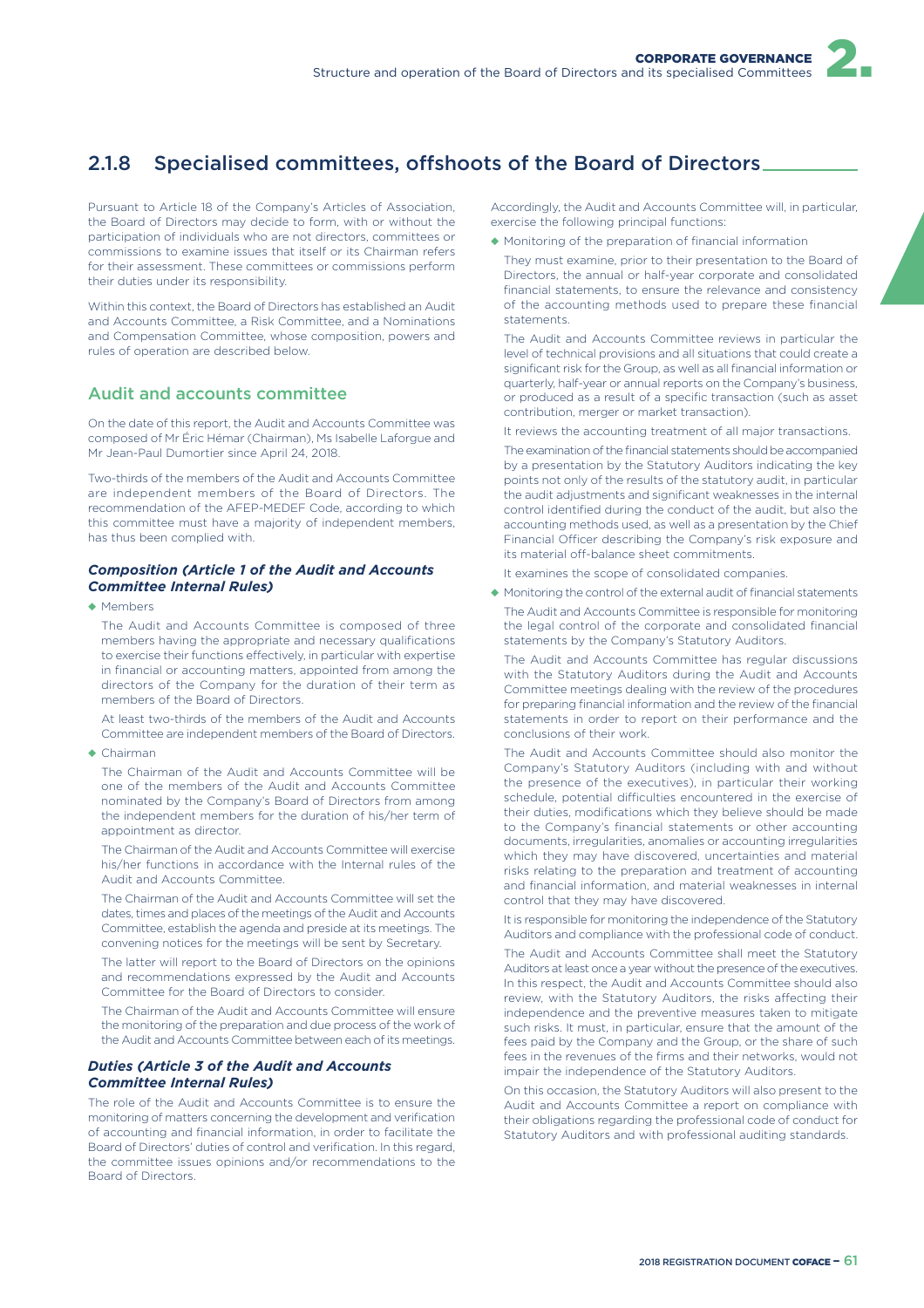To this end, the Audit and Accounts Committee must, in particular, ask to receive each year:

- the Statutory Auditors' statement of independence;
- the amount of the fees paid to the network of Statutory Auditors by the companies controlled by the Company or the entity controlling the Company in respect of services that are not directly related to the Statutory Auditors' mission; and
- information concerning the benefits received for services directly related to the Statutory Auditors' mission.
- ◆ Selection and renewal of the Statutory Auditors

The Audit and Accounts Committee must oversee the selection and renewal of the Statutory Auditors, and must submit the result of this selection to the Board of Directors. Upon expiration of the term of the Statutory Auditors, the selection or the renewal of the Statutory Auditors may be preceded, upon proposal of the Audit and Accounts Committee and decision of the Board of Directors, by a call for tenders supervised by the Audit and Accounts Committee that will approve the specifications and choice of firms consulted, and ensure the selection of the "best bidder" and not the "lowest bidder".

The Audit and Accounts Committee reports regularly on the exercise of their duties to the Board of Directors and informs it without delay of any difficulties encountered.

◆ Approval of the provision by the Statutory Auditors of services other than account certification

Pursuant to the provisions of Article L.822-11-2 of the French Commercial Code, it approves the provision by the Company's Statutory Auditors of services other than account certification. In this case, it makes this decision after having reviewed the risks affecting the independence of the Statutory Auditors and preventive measures taken by the latter.

◆ Internal control duties

The Audit and Accounts Committee provides its opinion on the organisation of the Audit Department.

The Committee receives a copy of the Company's annual audit plan. It reviews this plan, in cooperation with the Risk Committee.

It is responsible for monitoring internal audit recommendations when these relate to its areas of expertise. It receives regular summary reports from management.

It receives a copy of the annual compliance plan.

◆ Annual budget

Before the beginning of each financial year, it reviews the Company's draft budget and monitors the budget process throughout the financial year.

#### *Operation (Article 2 of the Audit and Accounts Committee Internal Rules)*

- ◆ Frequency of meetings and procedures for convening meetings
- The Audit and Accounts Committee will be convened whenever necessary and at least four times a year. The Audit and Accounts Committee will, in particular, meet prior to each Board meeting if the agenda consists of the examination of a matter related to their mission and sufficiently in advance prior to any Board meeting for which it prepares the resolutions.

• Ordinary convening of meetings:

The Audit and Accounts Committee meets upon a written convening notice issued by its Secretary and sent to each of the members. The Chairman of the Company's Board of Directors may, as necessary, refer a matter to the Chairman of the Audit and Accounts Committee and ask him to convene said Committee to discuss a specific agenda.

• Extraordinary convening of meetings:

Two members of the Audit and Accounts Committee may ask its Chairman to convene a meeting of the committee to discuss a certain agenda or to add one or more points to the agenda in accordance with the limits and powers of said committee. In the event that the Chairman of the Audit and Accounts Committee does not grant this request within a period of 15 days, the two members may convene the Audit and Accounts Committee and set the agenda thereof.

The Company's Statutory Auditors may, if they consider there is an event which exposes the Company or its subsidiaries to a significant risk, ask the Chairman of the Audit and Accounts Committee to convene a meeting of said committee.

• Form and timing of the convening of meetings:

The convening notice of the Audit and Accounts Committee is sent to the members of the Audit and Accounts Committee with reasonable prior notice and contains the detailed agenda for the meeting. The information allowing the members of the Audit and Accounts Committee to issue informed advice during this meeting is sent to the members of said committee, to the extent possible, within a sufficient period prior to the meeting.

In case of an urgent matter, the Audit and Accounts Committee may be convened at any time by its Chairman, acting within the context of an exceptional procedure. In this case, the Audit and Accounts Committee meeting does not need to comply with the time limits for the above convening notice as long as the urgent matter is declared in the convening notice and the information allowing the members of the Audit and Accounts Committee to issue informed advice has been sent prior to the meeting.

◆ Attendance at Audit and Accounts Committee meetings

If any member is unable to attend a meeting of the Audit and Accounts Committee, he or she may participate in it by phone or video conference.

Only the members and the Secretary of the Audit and Accounts Committee have the right to attend its meetings.

At the Chairman's proposal, the Audit and Accounts Committee may invite to any of its meetings any executive of the Company (including an executive of any of the principal subsidiaries) capable of having a bearing upon the work of the Audit and Accounts Committee, as well as the Statutory Auditors of the Company.

◆ Quorum and majority rule

The Audit and Accounts Committee may not validly express its opinions and recommendations unless at least half of its members (including the Chairman) are present.

No member of the Audit and Accounts Committee may represent another member.

The opinions and recommendations of the Audit and Accounts Committee will be adopted if the Chairman and the majority of members present at the meeting vote in favour of such opinions and recommendations.

◆ Secretariat and minutes of meetings

The Secretary of the Company's Board of Directors is responsible for the secretariat of the Audit and Accounts Committee.

The opinions and recommendations of the Audit and Accounts Committee will be written in a report, one copy of which will be addressed to all members of the Audit and Accounts Committee and another, if required, by the Chairman to the directors of the Company.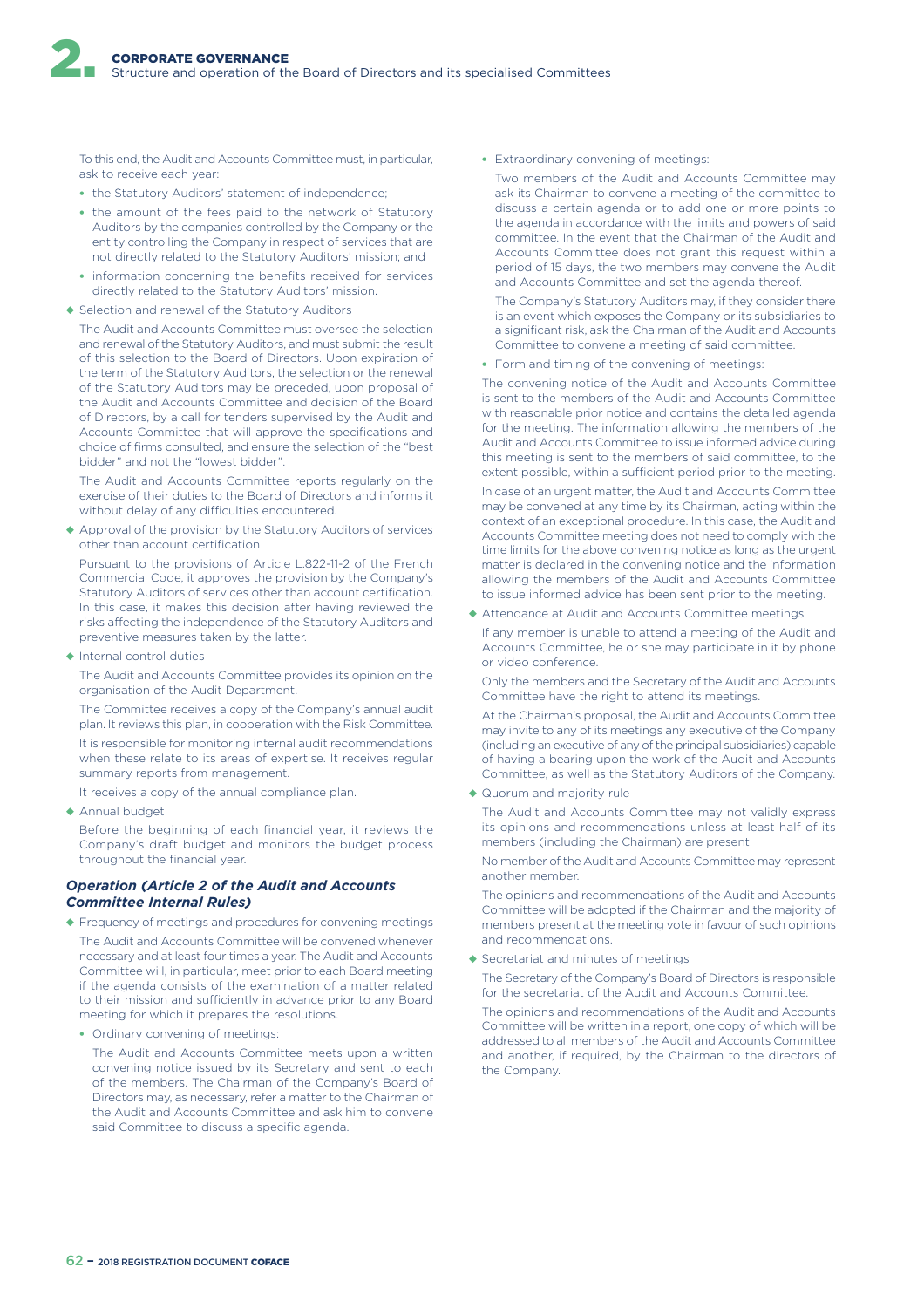#### *Activity of the Audit and Accounts Committee*

The Audit and Accounts Committee met five times in 2018. The average participation rate was 100%.

The main work notably addressed:

- ◆ the creation of a Risk Committee;
- ◆ approval of the annual financial statements for the financial year 2017;
- ◆ examination of the quarterly and half-yearly financial statements for the financial year 2018;
- ◆ examination and approval of the 2018 audit plan;
- ◆ changes in international accounting standards: IFRS 9 and IFRS 17;
- ◆ examination of written Solvency II policies;
- ◆ regulatory reports: ORSA (Own Risk and Solvency Assessment), RSR (Regular Supervisory report) and SFCR (Solvency and Financial Condition report);
- ◆ the report on anti-money laundering;
- ◆ the compliance action plan;
- ◆ risk mapping;
- ◆ progress on the partial internal model; and
- ◆ authorisation to entrust the Statutory Auditors with duties other than account certification, when these do not raise potential conflicts of interest.

### Risk Committee

The principle of a Risk Committee was decided by the Board of Directors during its meeting of April 24, 2018.

At the date of this report, the Risk Committee consists of Ms Nathalie Lomon (Chairman), Ms Isabelle Rodney and Ms Anne Sallé-Mongauze.

#### *Composition (Article 1 of the Risk Committee Internal Rules)*

◆ Members

The Risk Committee is composed of three members having the appropriate and necessary qualifications to exercise their functions effectively, in particular with expertise in risk management. appointed from among the directors of the Company for the duration of their term as members of the Board of Directors.

The Risk Committee has an independent member from the Board of Directors.

◆ Chairman

The Chairman of the Risk Committee is the independent member of the Risk Committee nominated by the Board of Directors for the duration of his/her term as a director.

The Chairman exercises his/her functions in accordance with the Internal Rules of the Risk Committee.

The Chairman of the Risk Committee sets the dates, times and places of its meetings, establishes the agenda and presides at its meetings. The convening notices for the meetings will be sent by the Risk Committee Secretary.

The Chairman of the Risk Committee will report to the Board of Directors on the opinions and recommendations expressed by the Risk Committee for the Board of Directors to consider.

The Chairman of the Risk Committee will ensure the monitoring of the preparation and due process of the work of the Risk Committee between each of its meetings.

### *Duties (Article 3 of the Risk Committee Internal Rules)*

The duty of the Risk Committee is to ensure the effectiveness of the risk management and monitoring mechanisms, the existence and efficiency of operational internal control, review the compliance of reports sent to the regulator, monitor the Group's capital requirements management, and monitor the implementation of recommendations from internal audits of areas under its responsibility. The Risk Committee carries out all of these duties in order to facilitate the Board of Directors' duties of control and verification. In this regard, the committee issues opinions and/or recommendations to the Board of Directors.

Accordingly, the Risk Committee, in particular, exercises the following principal functions:

 $\triangle$  Efficiency of risk management systems

The Risk Committee reviews the major asset and liability risks (including subscription risks, market risk and funding risk), and ensures the existence and efficiency of monitoring and management mechanisms. In this regard, it examines the various risk management policies on an annual basis.

Each year, it reviews the internal assessment carried out by the Company of its risks and solvency (ORSA).

It is kept updated on the Company's risk appetite.

It receives and reviews the results and updates of risk mapping carried out by the Company.

◆ Review of all regulatory reports relating to the Company

The Risk Committee receives and reviews, before their approval by the Board, the regulatory reports required under regulations (in particular SFCR, RSR, anti-money laundering report, actuarial reports).

◆ Changes in prudential regulations

The Risk Committee is informed of any regulatory changes that may have an impact on the Group's solvency or governance. It is also informed of solutions introduced to reduce any negative effects of these changes.

◆ The committee is responsible for monitoring the Group's capital requirements.

It monitors, in particular, the drafting of the partial internal model, the compilation of the file for the regulator, the results of the model.

It also examines the governance and major changes to the model.

◆ The committee ensures that all Level 1 and Level 2 operational controls are in place.

It receives a summary of the results of these controls. It is informed of action plans implemented following these controls and is regularly updated on the progress of these action plans. The Risk Committee is informed of any loopholes in the internal control system and of the corrective actions implemented to correct them. It is informed of the actual implementation of these corrective actions.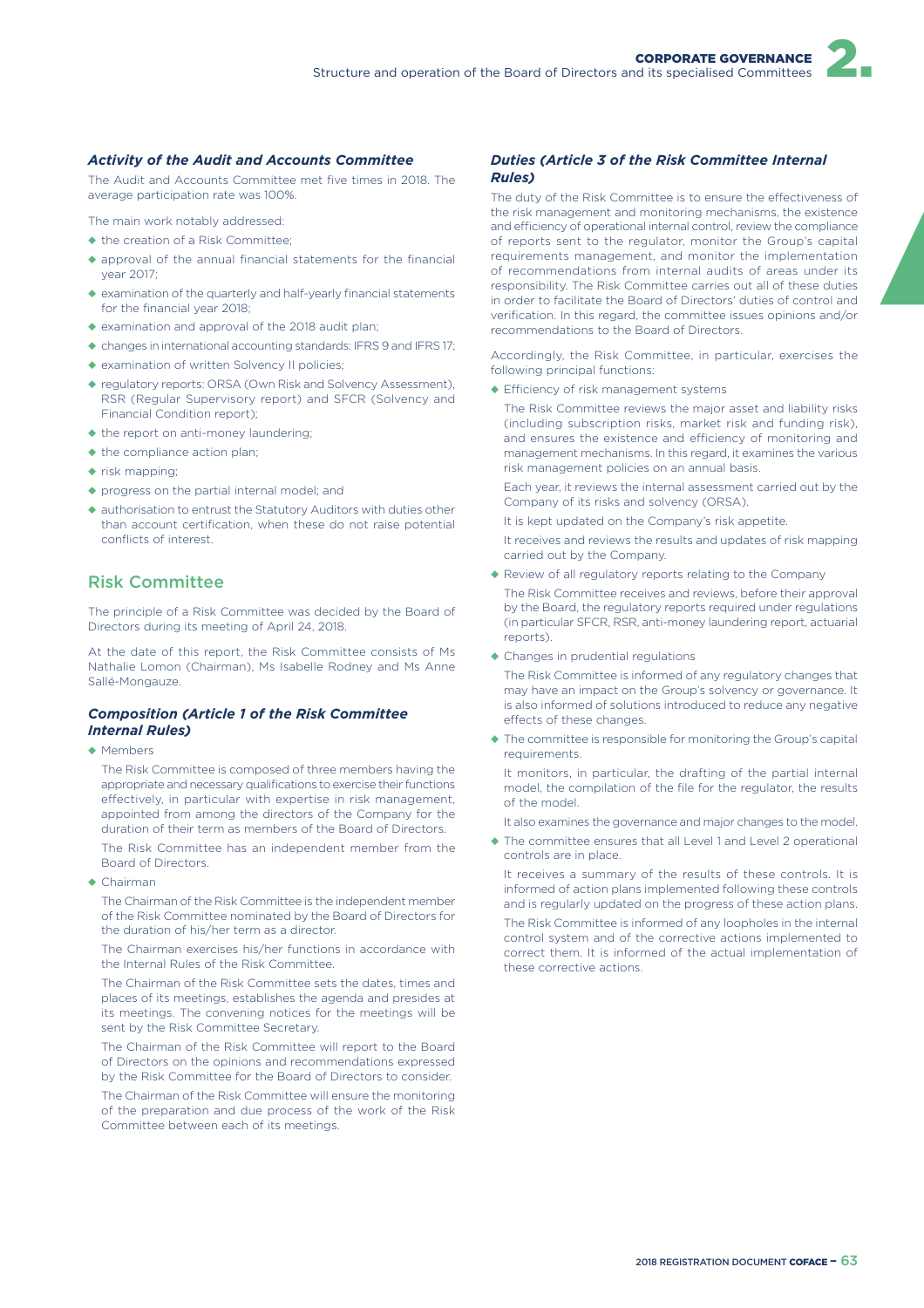### *Operation (Article 2 of the Risk Committee Internal Rules)*

- ◆ Frequency of meetings and procedures for convening meetings The Risk Committee will be convened whenever necessary and at least four times a year. The Risk Committee will in particular, meet prior to each Board meeting if the agenda consists of the examination of a matter related to their mission and sufficiently in advance (at least two days) prior to any Board meeting for which it prepares the resolutions.
	- Ordinary convening of meetings

The Risk Committee meets upon a written convening notice issued by its Secretary under the conditions set out in paragraph 3, Section 1 b) of the Risk Committee Internal Rules and sent to each of its members. The Chairman of the Company's Board of Directors may, as necessary, refer a matter to the Chairman of the Risk Committee and ask him to meet with said committee to discuss a specific agenda.

• Extraordinary convening of meetings

Two members of the Risk Committee may ask its Chairman to convene a meeting of the committee to discuss a certain agenda or to add one or more points to the agenda in accordance within the limits and powers of said committee. In the event that the Chairman of the Risk Committee does not grant this request within a period of 15 days, the two members may convene the Risk Committee and set its agenda.

The Company's Statutory Auditors may, if they consider there is an event which exposes the Company or its subsidiaries to a significant risk, ask the Chairman of the Risk Committee to convene a meeting of said committee.

• Form and timing of the convening of meetings

The convening notice of the Risk Committee is sent to the members of the Risk Committee with reasonable prior notice and contains the detailed agenda for the meeting. The information allowing the members of the Risk Committee to issue informed advice during this meeting is sent to the members of said committee, to the extent possible, within a sufficient period prior to the meeting.

In case of an urgent matter, the Risk Committee may be convened at any time by its Chairman, acting within the context of an exceptional procedure. In this case, the Risk Committee meeting does not need to comply with the time limits for the above convening notice as long as the urgent matter is declared in the convening notice and the information allowing the members of the Risk Committee to issue informed advice has been sent prior to the meeting.

◆ Attendance at Risk Committee meetings

If any member is unable to attend a meeting of the Risk Committee, he or she may participate in it by phone or video conference.

Only the members and the Secretary of the Risk Committee have the right to attend its meetings.

At the Chairman's proposal, the Risk Committee may invite to any of its meetings any executive of the Company (including an executive of any of the principal subsidiaries) capable of having a bearing upon the work of the Risk Committee, as well as the Statutory Auditors of the Company.

◆ Quorum and majority rule

The Risk Committee may not validly express its opinions and recommendations unless at least half of its members (including the Chairman) are present.

No member of the Risk Committee may represent another member.

The opinions and recommendations of the Risk Committee will be adopted if the Chairman and the majority of members present at the meeting vote in favour of them.

◆ Secretariat and minutes of meetings

The Secretary of the Company's Board of Directors will be responsible for the secretariat of the Risk Committee.

The opinions and recommendations of the Risk Committee will be written in a report, one copy of which will be addressed to all members of the Risk Committee and another, if required, by the Chairman to the executives of the Company.

#### *Activity of the Risk Committee*

The Risk Committee met three times in 2018. The average participation rate was 100%.

It examined:

- ◆ the implementation of GDPR within the Company;
- ◆ the application of the Sapin II Law;
- ◆ the review of risk appetite indicators;
- $\bullet$  the examination of risk policies:
- ◆ the examination of actuarial reports; and
- ◆ the partial internal model.

### The Nominations and Compensation **Committee**

The principle of a Nominations and Compensation Committee was decided by the Board of Directors during its meeting of July 15, 2014. At the date of this report, the Nominations and Compensation Committee has consisted of Mr Olivier Zarrouati (Chairman), Ms Sharon MacBeath and Mr François Riahi since June 15, 2018.

The Nominations and Compensation Committee is chaired by an independent director, and two thirds of it consists of independent members of the Board of Directors. The recommendation of the AFEP-MEDEF Code, according to which this committee must have a majority of independent members, has thus been complied with.

#### *Composition (Article 1 of the Nominations and Compensation Committee Internal Rules)*

◆ Members

The Nominations and Compensation Committee will be composed of three members appointed from among the members of the Company's Board of Directors for the duration of their term as director.

The Nominations and Compensation Committee shall have a majority of independent members of the Board of Directors who are competent to analyse compensation-related policies and practices.

◆ Chairman

The Chairman of the Nominations and Compensation Committee will be one of the members of the Nominations and Compensation Committee nominated by the Company's Board of Directors from among the independent members for the duration of his/ her term of appointment as director.

The Chairman of the Nominations and Compensation Committee will convene the meetings of the Nominations and Compensation Committee, determine the agenda and chair the meetings.

The Chairman will report to the Board of Directors on the proposals and recommendations put forward by the Nominations and Compensation Committee in order for the Board of Directors to consider them, and will ensure the monitoring of the preparation and due process of the work of the Nominations and Compensation Committee between each of its meetings.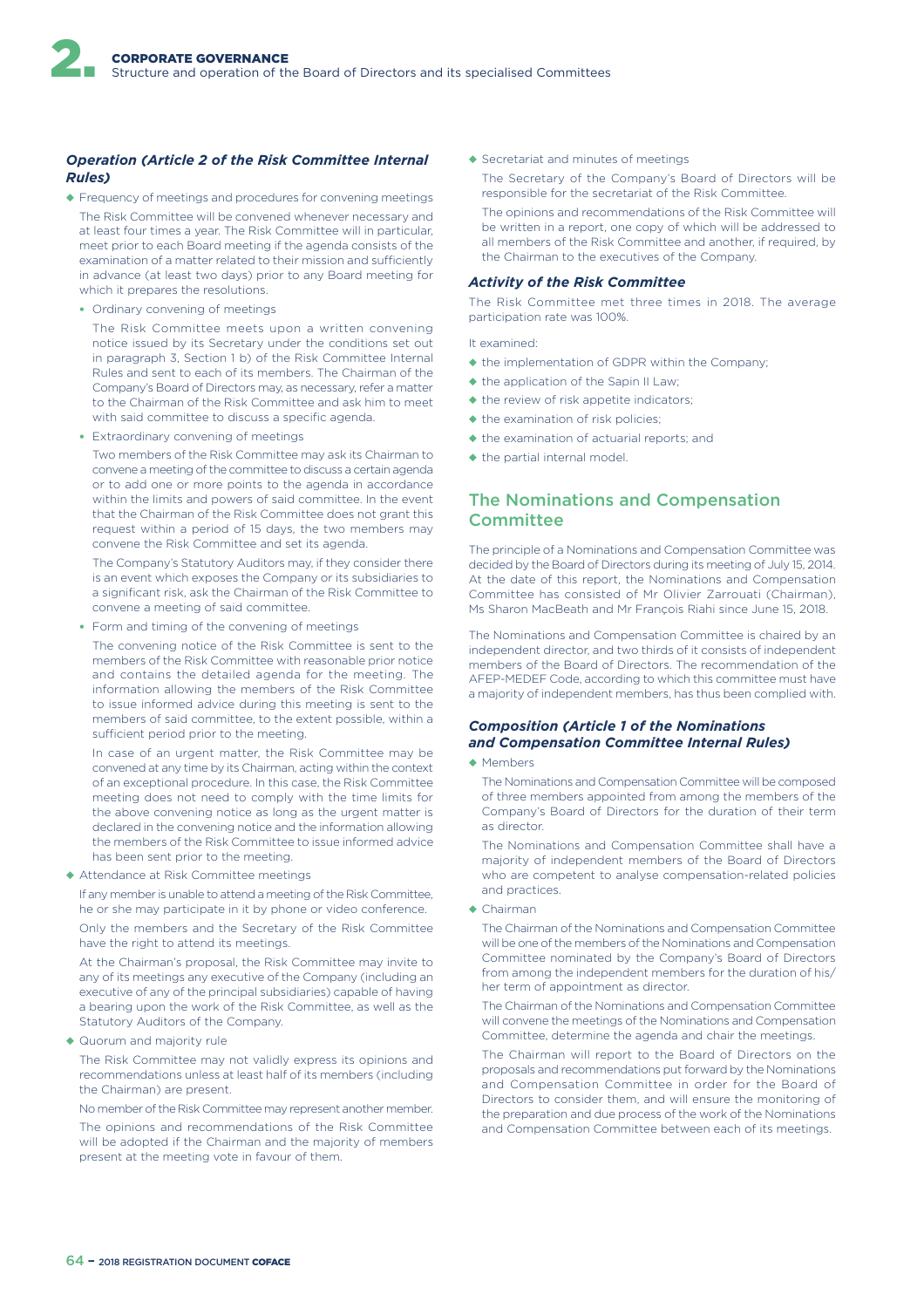### *Duties (Article 3 of the Nominations and Compensation Committee Internal Rules)*

- ◆ Duties of the Nominations and Compensation Committee
- In all matters relating to the appointment of executives (and separate from any difficulty related to their compensation), the Chief Executive Officer (CEO) will be involved in the work of the Nominations and Compensation Committee.

The Nominations and Compensation Committee shall prepare the resolutions of the Company's Board of Directors on the following topics:

• Compensation conditions

The Nominations and Compensation Committee is responsible for formulating proposals for the Company's Board of Directors concerning:

- the level and terms of compensation of the Chief Executive Officer (CEO), and, as the case may be, the Deputy CEO, including benefits in kind, retirement plans and retirement contributions, as well as the potential grants of stock options or warrants;
- the rules for the distribution of directors' attendance fees to be allocated to the Company's directors and the total amount to be submitted to the approval of the Company's shareholders; and
- compensation policy.
- Appointment conditions
	- The Nominations and Compensation Committee:
	- makes proposals to the Board of Directors regarding the appointment of members of the Board of Directors by the Ordinary Shareholders' Meeting and of the members of General Management;
	- establishes and keeps an up-to-date succession plan for members of the Board of Directors and the key executives of the Company and the Group.

In its specific function of appointing members of the Board of Directors, the Nominations and Compensation Committee shall take the following criteria into account: (i) the desired balance in the composition of the Board of Directors with regard to the composition and evolution of the Company's ownership; (ii) the desired number of independent Board members; (iii) the proportion of men and women required by current regulations; (iv) the opportunity to renew terms; and (v) the integrity, competence, experience and independence of each candidate. The Nominations and Compensation Committee must establish a procedure for selecting future independent members and undertake its own evaluation of potential candidates before the latter are approached in any way.

The qualification of an independent member of the Board of Directors is discussed by the Nominations and Compensation Committee, which drafts a report on this subject for the Board. Each year, the Board of Directors will review, in light of this report, prior to the publication of the annual report, the situation of each director with regard to the criteria of independence as defined by the Internal Regulations of the Board of Directors.

◆ Resources and prerogatives of the Nominations and Compensation Committee

The Nominations and Compensation Committee leaves at the disposal of the Company's Chief Executive Officer (CEO) all documents and information required for the completion of their tasks. It may, moreover, upon request of the Company's Board of Directors, order any study or analysis by experts outside of the Company relating to the compensation conditions of corporate officers from comparable companies in the financial sector.

#### *Operation (Article 2 of the Nominations and Compensation Committee Internal Rules)*

- ◆ Frequency of meetings and procedures for convening meetings The Nominations and Compensation Committee will be convened whenever necessary and at least once a year. The Nominations and Compensation Committee will, in particular, meet prior to each Board meeting if the agenda consists of the examination of a matter related to their mission and sufficiently in advance prior to any Board meeting for which it prepares the resolutions.
	- Ordinary convening of meetings:

The Nominations and Compensation Committee meets upon a written convening notice issued by its Chairman and sent to each member. The convening notice for the meetings will be sent by the Nominations and Compensation Committee Secretary. The Chairman of the Company's Board of Directors may, as necessary, refer a matter to the Chairman of the Nominations and Compensation Committee and ask him to meet with said committee to discuss a specific agenda.

• Extraordinary convening of meetings:

Two members of the Nominations and Compensation Committee may ask its Chairman to convene a meeting of the committee to discuss a certain agenda or to add one or more points to the agenda in accordance with the limits and powers of said committee. In the event that the Chairman of the Nominations and Compensation Committee does not grant this request within a period of 15 days, the two members may convene the Nominations and Compensation Committee and set the agenda thereof.

- Form and timing of the convening of meetings:
	- The convening notice of the Nominations and Compensation Committee is sent to the members of the Nominations and Compensation Committee with reasonable prior notice and contains the detailed agenda for the meeting. The information allowing the members of the Nominations and Compensation Committee to issue informed advice during this meeting is sent to the members of said committee, to the extent possible, within a sufficient period prior to the meeting.

In case of an urgent matter, the Nominations and Compensation Committee may be convened at any time by its Chairman, acting within the context of an exceptional procedure. In this case, the Nominations and Compensation Committee meeting does not need to comply with the time limits for the above convening notice as long as the urgent matter is declared in the convening notice and the information allowing the members of the Nominations and Compensation Committee to issue informed advice has been sent prior to the meeting.

◆ Attendance at meetings of the Nominations and Compensation Committee

Only members of the Nominations and Compensation Committee may, as a matter of right, attend said committee's meetings. The Secretary of the Nominations and Compensation Committee also participates in these meetings.

If any member is unable to attend a meeting of the Nominations and Compensation Committee, he or she may participate in it by phone or video conference.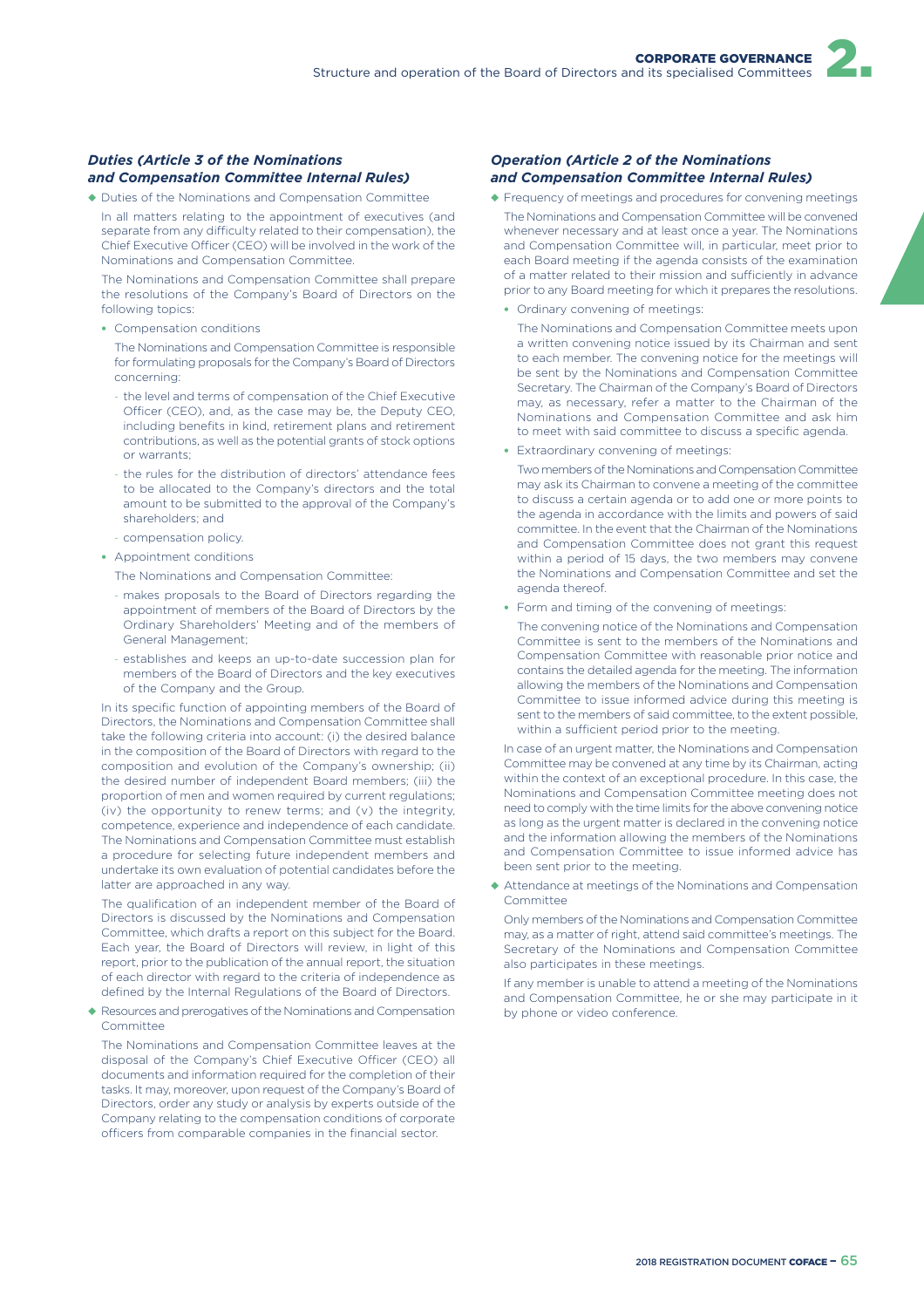◆ Quorum and majority rule

The Nominations and Compensation Committee cannot validly express its opinions and proposals unless at least half of its members (including the Chairman) are present.

No member of the Nominations and Compensation Committee may represent another member.

The opinions and proposals of the Nominations and Compensation Committee will be adopted if the majority of the members present, including the Chairman, vote in favour of adopting them.

◆ Secretariat and minutes of meetings

The Secretary of the Company's Board of Directors is responsible for the secretariat of the Nominations and Compensation Committee.

The opinions and proposals of the Nominations and Compensation Committee will be written in a report, one copy of which will be addressed to all the members of the Nominations and Compensation Committee and, if necessary, to the directors of the Company.

# 2.1.9 Fitness and probity policy

### Fitness

All persons that perform functions as director, effective manager, head of key functions, general manager of a branch, or who have the authority to sign on behalf of the Company, should be fit, under all circumstances, to implement sound and prudent management based on their professional qualifications, knowledge and experience.

The evaluation of fitness includes an evaluation of the professional diplomas and qualifications, relevant knowledge and experience in the insurance sector, as well as in the sectors of finance, accounting, actuarial services and management. The evaluation takes into account various entrusted tasks.

Furthermore, to evaluate the fitness of members of the Board of Directors, their training and their experience with respect to their responsibilities are taken into account, in particular the experience acquired as Chairman of a Board or a committee. In assessing each person, the evaluation also takes into account the fitness, experience and responsibilities of the other members of the Board of Directors. When terms of office have been previously exercised, fitness is presumed owing to the experience acquired. For new members, the evaluation takes into account the training they may receive throughout their term of office.

The Company ensures that directors collectively have the necessary knowledge and experience in the insurance and financial markets, Group strategy and its economic model, its governance, financial analysis and actuarial system, and the legal and regulatory requirements applicable to the Group, which are suitable to assume the responsibilities conferred on the Board of Directors.

#### *Activity of the Nominations and Compensation Committee*

The committee met three times in 2018. The average participation rate was 100%.

It examined and/or set:

- $\triangle$  the renewal of the term of office of a director;
- ◆ the compensation of the Chief Executive Officer;
- ◆ a *Long-Term Incentive* for 2018;
- ◆ the 2018 compensation policy;
- ◆ the implementation of indicators to monitor succession plans;
- ◆ the talent review; and
- ◆ the results of the *My Voice* commitment survey carried out in 2018.

### **Probity**

Evaluating the probity of a person includes an evaluation of his/her honesty and financial strength, based on tangible elements concerning his/her character, personal behaviour and professional conduct, including any relevant element of a criminal, financial or prudential nature, for the purpose of this evaluation.

The functions of director, effective manager, head of key functions, general manager of a branch, or the authority to sign on behalf of the Company cannot be performed by any person who has been the subject, within the past 10 years, of:

- ◆ a final sentence:
- ◆ a final measure of personal bankruptcy or any other final prohibition measure.

Persons serving as effective manager, head of key functions, general manager of a branch, or who have the authority to sign on behalf of the Company, are required to provide as proof, a declaration of absence of bankruptcy and a police record or, failing that, an equivalent document issued by a competent judicial or administrative authority of the original Member State of origin of these persons.

This fitness and probity policy will be applied by all direct or indirect subsidiaries of the Company and may be adapted in line with any stricter local regulations in this area.

The Company's fitness and probity policy was reviewed on November 29, 2018 and approved by the Board of Directors on December 18, 2018 to extend to independent directors the obligation to provide the Company with a police record to prove their probity.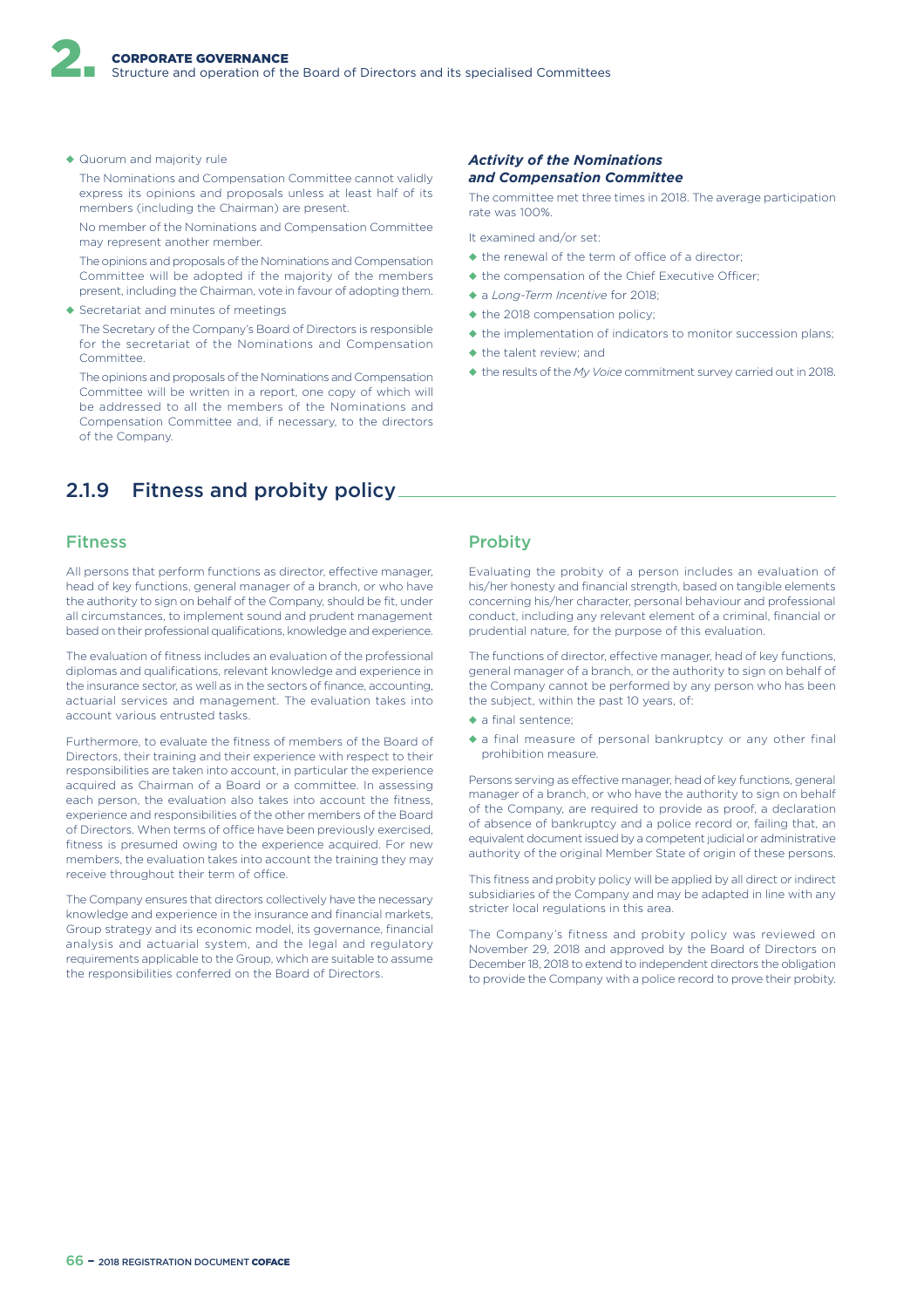# 2.1.10 Prevention rules applicable to directors in respect of conflicts of interest

Pursuant to the Director's Ethics Charter, which can be consulted on the website http://www.coface.com/Group/Our-organisation in the Board of Directors tab, a director must inform the Board of Directors of any conflict of interests, including potential ones, in which he or she may be directly or indirectly involved. The director shall refrain from participating in debates and decision-making on the subjects concerned.

The director shall also inform the Chairman of the Nominations and Compensation Committee of any intention to accept a new term of office in a listed company that does not belong to a group of

which the director is an executive, in order to allow the Board of Directors, at the proposal of the Nominations and Compensation Committee, to decide, if necessary, whether such an appointment would be incompatible with being a director of the Company.

The director shall inform the Chairman of the Board of Directors of any conviction for fraud, any indictment and/or public sanction, and any prohibition to manage or govern that may have been issued against him/her, as well as any bankruptcy, sequestration or winding-up proceedings in which he/she may have been involved.

# 2.1.11 Statement of conflicts of interest

To the Company's knowledge, there is no service contract binding the members of the Board of Directors to the Company or to one of its subsidiaries and providing for the award of benefits.

To the Company's knowledge, there are no familial ties between the members of the Board of Directors and the other executive corporate officers of the Company.

To the Company's knowledge, none of the members of the Board of Directors have been convicted of fraud during the last five years. None of these people have participated as a manager in a bankruptcy, sequestration or winding-up proceedings during the last five years, and none of these people were subject to an incrimination and/or an official public sanction pronounced by a statutory or regulatory authority (including designated professional bodies). None of these people were prevented by a court from acting as a member of an administrative, management or supervisory body of an issuer, nor from taking part in the management or performance of business of an issuer during the last five years.

To the Company's knowledge, there are not, as of the date of this registration document, any potential conflicts of interest between the duties of the members of the Board of Directors and the executive officers of the Company, as regards the Company and their private interests.

To the Company's knowledge, no pact or agreement has been entered into with any shareholders, customers, suppliers or other parties by virtue of which any member of the Board of Directors or any executive officer of the Company has been appointed in such capacity.

As of the date of this registration document, no restrictions have been accepted by the members of the Board of Directors or the corporate officers of the Company as concerns the disposal of their interests in the Company's share capital, with the exception of the rules relating to the prevention of illegal insider trading and the recommendations of the AFEP-MEDEF Code imposing a share retention obligation.